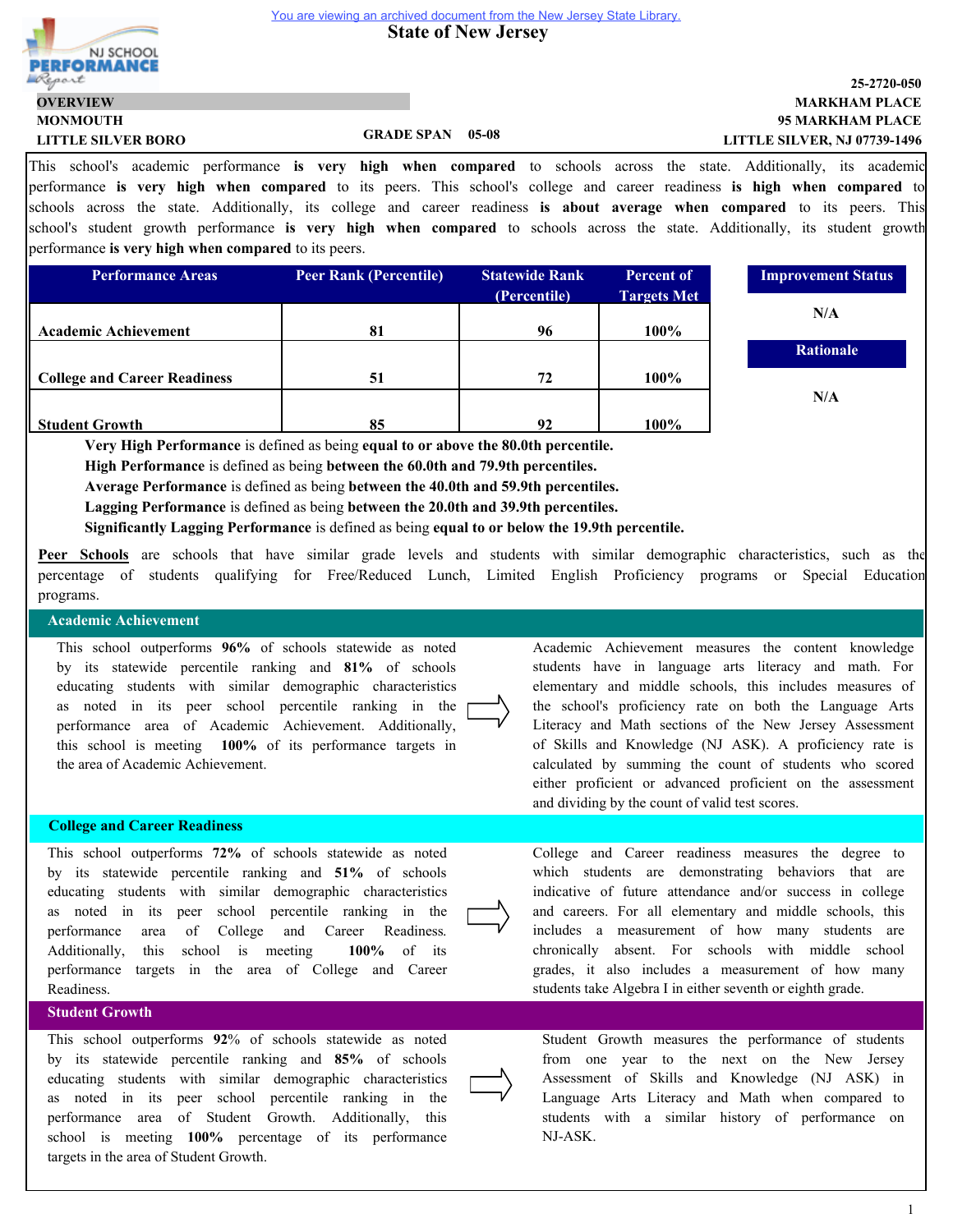

**DEMOGRAPHIC INFORMATION**

**MONMOUTH**

#### **State of New Jersey**  You are viewing an archived document from the New Jersey State Library.

## **95 MARKHAM PLACE MARKHAM PLACE 25-2720-050 LITTLE SILVER, NJ 07739-1496**

# **Enrollment by Grade**

**LITTLE SILVER BORO GRADE SPAN 05-08**

This graph presents the count of students who were 'on roll' by grade in October of each school year.



Note: "UG" represents the count of students who are 'on roll' in this school but who are educated in ungraded classrooms, meaning that the classrooms may contain students from multiple grade levels.

| <b>Total School Enrollment</b> |      |  |  |  |
|--------------------------------|------|--|--|--|
| $ 2010-11$                     | 357. |  |  |  |
| 2011-12                        | 346  |  |  |  |



# **Current Year Enrollment by Program Participation**

| 2011-2012                                            | <b>Count of</b><br><b>Students</b> | $%$ of<br><b>Enrollment</b> |
|------------------------------------------------------|------------------------------------|-----------------------------|
| <b>Students with Disability</b>                      | 40                                 | 12%                         |
| <b>Economically Disadvantaged</b><br><b>Students</b> |                                    | $0.3\%$                     |
| Limited English Proficient<br>Students               |                                    | 96%                         |

| <b>Language Diversity</b> |                                                                                                    |  |  |  |  |  |
|---------------------------|----------------------------------------------------------------------------------------------------|--|--|--|--|--|
|                           | This table presents the percentage of students who<br>primarily speak each language in their home. |  |  |  |  |  |
| 2011-12                   | Percent                                                                                            |  |  |  |  |  |
| English                   | $99.7\%$                                                                                           |  |  |  |  |  |

Portuguese 0.3%

# **Enrollment by Ethnic/Racial Subgroup**

This graph presents the percentages of enrollment for each subgroup defined by the No Child Left Behind Act of 2001



### **Enrollment by Gender**

This graph presents the count of students by gender who were 'on roll' in October of each school year.



2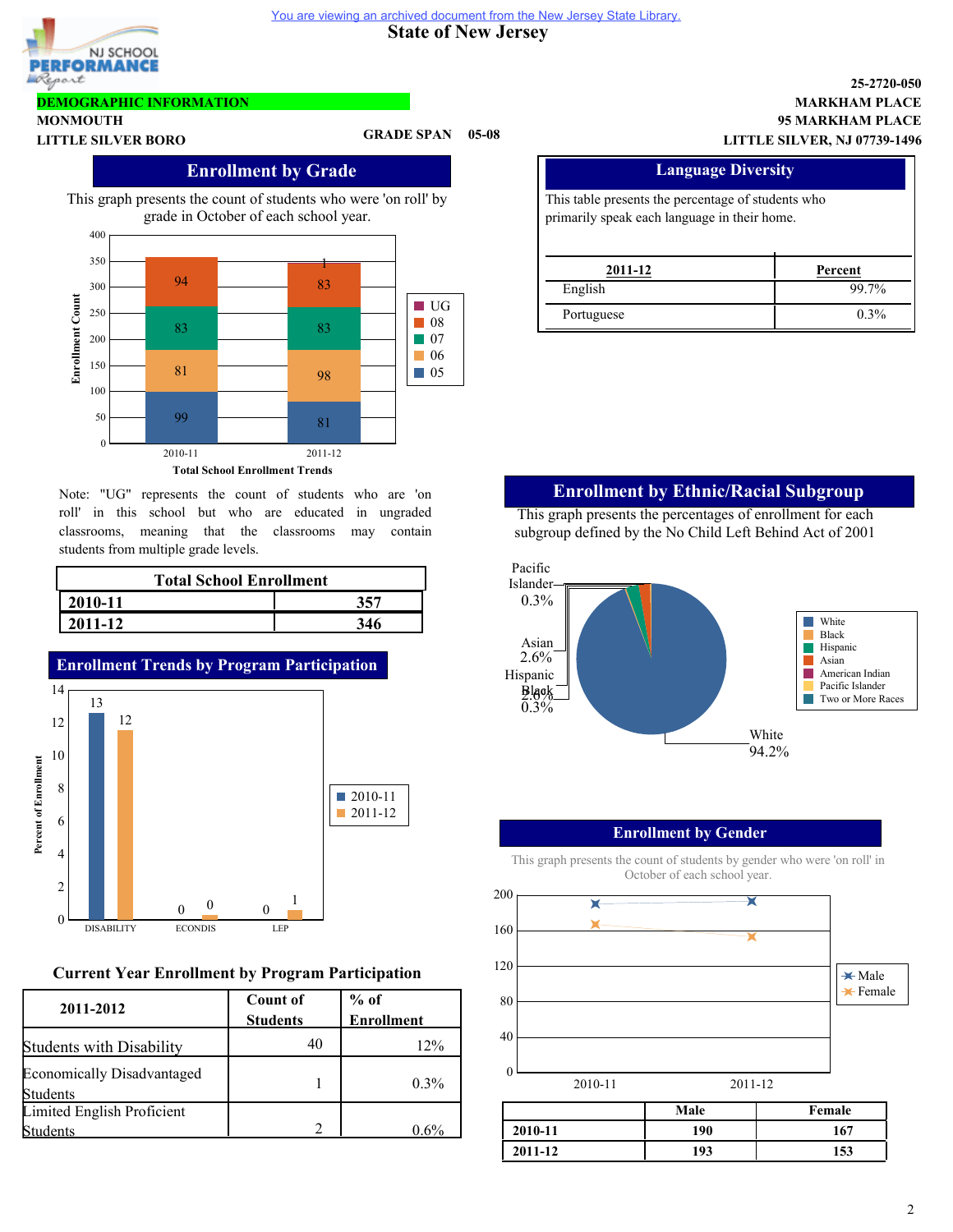NJ SCHOOL **FORMANCI** port

**MONMOUTH ACADEMIC ACHIEVEMENT**

# **LITTLE SILVER BORO GRADE SPAN 05-08**

# **95 MARKHAM PLACE MARKHAM PLACE 25-2720-050 LITTLE SILVER, NJ 07739-1496**

Academic Achievement measures the content knowledge students have in language arts literacy and math. In elementary and middle school, this includes the outcomes of the New Jersey Assessment of Skills and Knowledge (NJASK). The first column - Schoolwide Performance - in the table below includes measures of the total schoolwide proficiency rate in both language arts literacy and math across multiple administrations of the assessment . The second column - Peer School Percentile Rank - indicates where the school's proficiency rate compares to its group of peer schools. For example, a school that has a peer school percentile rank of 65 has a proficiency rate that is higher than 65% of its peer schools. The third column - Statewide Percentile Rank - indicates where the school's proficiency rate compares to schools across the state. For example, a school that has a statewide percentile rank of 30 has a proficiency rate that is higher than 30% of all schools with HSPA scores statewide. The last column - Percent of Targets Met presents the percentage of progress targets met as defined by the NJDOE's NCLB waiver.

The Summary row presents the averages of the peer school percentile ranks, the average of statewide percentile ranks and the percentage of statewide targets met.

| <b>Academic Achievement Indicators</b>    | <b>Schoolwide</b><br><b>Performance</b> | <b>Peer Rank</b><br>(Percentile) | <b>State Rank</b><br>(Percentile) | <b>Percent of Targets</b><br>Met |
|-------------------------------------------|-----------------------------------------|----------------------------------|-----------------------------------|----------------------------------|
| NJASK Language Arts Proficiency and above | 90%                                     | 68                               | 93                                | $100\%$                          |
| NJASK Math Proficiency and above          | 95%                                     | 94                               | 99                                | $100\%$                          |
| <b>SUMMARY - Academic Achievement</b>     |                                         | 81                               | 96                                | 100%                             |

# **NCLB Progress Targets - Language Arts Literacy**

This table presents the Progress Targets as uniquely calculated for each subgroup in each school under NJDOE's NCLB waiver. The methodology as defined by the United States Department of Education - is calculated so that each subgroup will halve the gap between their 2011 proficiency rate and 100% proficiency by 2017.

| <b>Subgroups</b>                       | <b>Total Valid</b><br><b>Scores</b> | Pass<br>Rate | <b>Target</b> | Met<br>Target? |
|----------------------------------------|-------------------------------------|--------------|---------------|----------------|
| Schoolwide                             | 332                                 | 89.7         | 89.8          | YES*           |
| White                                  | 315                                 | 89.5         | 89.6          | YES*           |
| <b>Black</b>                           |                                     |              |               |                |
| Hispanic                               |                                     |              |               |                |
| American Indian                        |                                     |              |               |                |
| Asian                                  |                                     |              |               |                |
| Two or More Races                      |                                     |              |               |                |
| <b>Students with Disability</b>        | 40                                  | 65           | 62.4          | YES            |
| Limited English<br>Proficient Students |                                     |              |               |                |
| Economically<br>Disadvantaged Students |                                     |              |               |                |

**YES\* = Met Progress Target(Confidence Interval Applied)** Data is presented for subgroups when the count is high enough under NCLB suppression rules.

**Proficiency Trends - Language Arts Literacy**

This graph presents the percentage of students who scored in the Advanced Proficient, Proficient and Partially Proficient categories of the statewide Language Arts Literacy assessment over the prior four years.

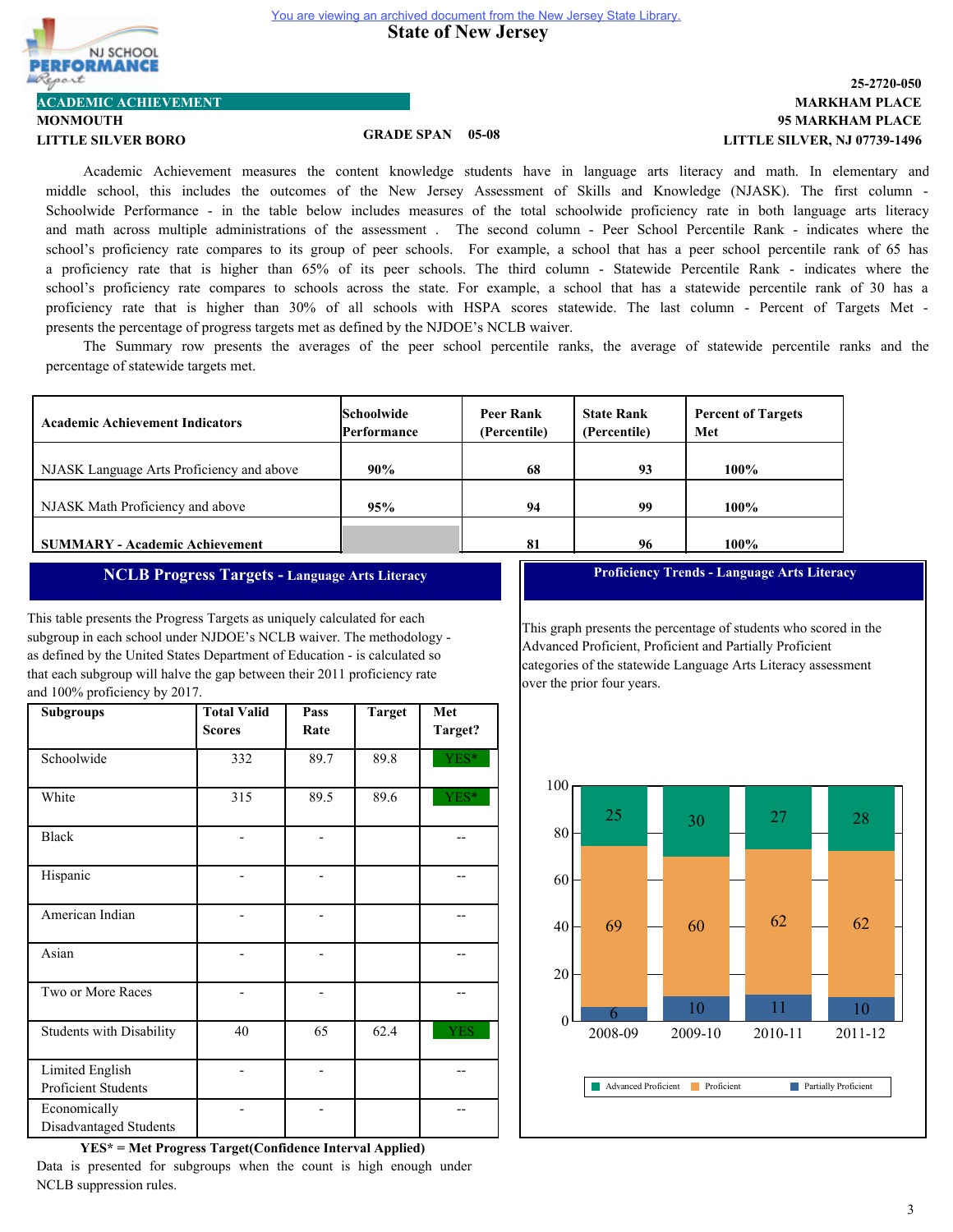# NJ SCHOOL RFORMANCE lgort

# **ACADEMIC ACHIEVEMENT**

**MONMOUTH**

# **LITTLE SILVER BORO GRADE SPAN 05-08**

**State of New Jersey** 

You are viewing an archived document from the New Jersey State Library.

# **NCLB Progress Targets - Math**

This table presents the Progress Targets as uniquely calculated for each subgroup in each school under NJDOE's NCLB waiver. The methodology as defined by the United States Department of Education - is calculated so that each subgroup will halve the gap between their 2011 proficiency rate and 100% proficiency by 2017.

| <b>Subgroups</b>                              | <b>Total Valid</b><br><b>Scores</b> | Pass<br>Rate | <b>Target</b> | Met<br>Target? |
|-----------------------------------------------|-------------------------------------|--------------|---------------|----------------|
| Schoolwide                                    | 332                                 | 95.4         | 90            | <b>YES</b>     |
| White                                         | 315                                 | 95.6         | 90            | <b>YES</b>     |
| <b>Black</b>                                  |                                     |              |               |                |
| Hispanic                                      |                                     |              |               |                |
| American Indian                               |                                     |              |               |                |
| Asian                                         |                                     |              |               |                |
| Two or More Races                             |                                     |              |               |                |
| <b>Students with Disability</b>               | 40                                  | 77.5         | 80.9          | YES*           |
| Limited English<br>Proficient Students        |                                     |              |               |                |
| Economically<br><b>Disadvantaged Students</b> |                                     |              |               |                |

**YES\* = Met Progress Target(Confidence Interval Applied)**

Data is presented for subgroups when the count is high enough under NCLB suppression rules.

**95 MARKHAM PLACE LITTLE SILVER, NJ 07739-1496**

**MARKHAM PLACE**

**25-2720-050**

#### **Proficiency Trends - Math**

This graph presents the percentage of students who scored in the Advanced Proficient, Proficient and Partially Proficient categories of the statewide Math assessment over the prior four years.

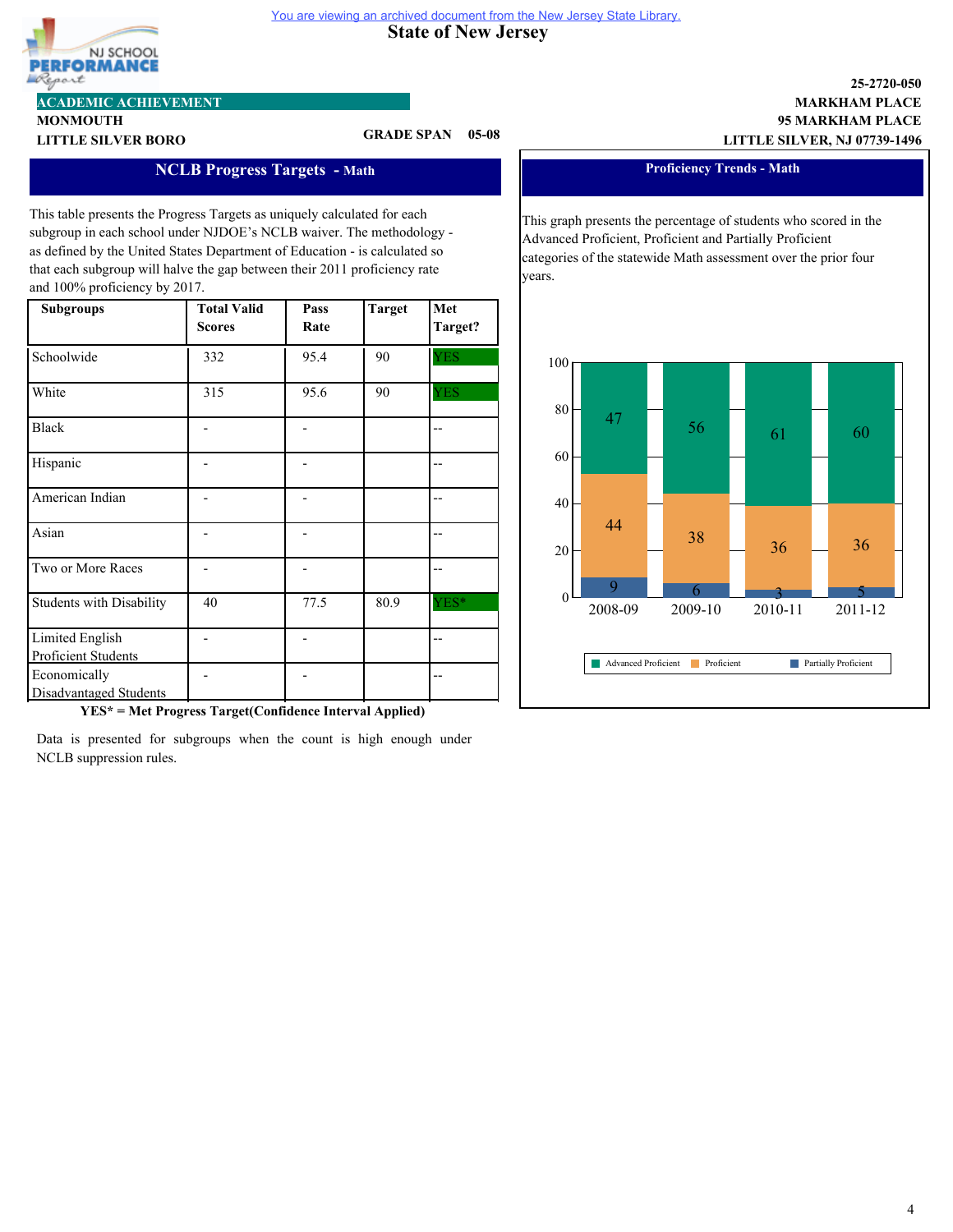#### **State of New Jersey**  You are viewing an archived document from the New Jersey State Library.



# **ACADEMIC ACHIEVEMENT**

**MONMOUTH**

# **LITTLE SILVER BORO GRADE SPAN 05-08**

# **NJASK Results - Language Arts Literacy Grade Level - 05**

This table presents the grade level proficiency results, as measured by NJASK, in Advanced Proficient, Proficient, and Partially Proficient categories for all appropriate subgroups.

| <b>Subgroups</b>                           | Advanced<br>Proficient | Proficient | Partially<br>Proficient |
|--------------------------------------------|------------------------|------------|-------------------------|
| Schoolwide                                 | 13%                    | 65%        | 22%                     |
| White                                      | 13%                    | 66%        | 21%                     |
| <b>Black</b>                               |                        |            |                         |
| Hispanic                                   | N/A                    | N/A        | N/A                     |
| American Indian                            | N/A                    | N/A        | N/A                     |
| Asian                                      |                        |            |                         |
| Two or More Races                          | N/A                    | N/A        | N/A                     |
| Students w/ Disability                     | $0\%$                  | 69%        | 31%                     |
| Limited English Proficient Students        |                        |            |                         |
| <b>Economically Disadvantaged Students</b> |                        |            |                         |

Data is presented for subgroups when the count is high enough under NCLB suppression rules.

# **NJASK Results - Language Arts Literacy Grade Level - 06**

This table presents the grade level proficiency results, as measured by NJASK, in Advanced Proficient, Proficient, and Partially Proficient categories for all appropriate subgroups.

| <b>Subgroups</b>                           | Advanced<br>Proficient | Proficient | Partially<br>Proficient |
|--------------------------------------------|------------------------|------------|-------------------------|
| Schoolwide                                 | 18%                    | 73%        | 9%                      |
| White                                      | 17%                    | 74%        | 9%                      |
| <b>Black</b>                               | N/A                    | N/A        | N/A                     |
| Hispanic                                   |                        |            |                         |
| American Indian                            | N/A                    | N/A        | N/A                     |
| Asian                                      |                        |            |                         |
| Two or More Races                          | N/A                    | N/A        | N/A                     |
| Students w/ Disability                     |                        |            |                         |
| Limited English Proficient Students        | N/A                    | N/A        | N/A                     |
| <b>Economically Disadvantaged Students</b> | N/A                    | N/A        | N/A                     |

Data is presented for subgroups when the count is high enough under NCLB suppression rules.

### **95 MARKHAM PLACE MARKHAM PLACE 25-2720-050 LITTLE SILVER, NJ 07739-1496**

#### **NJASK Proficiency Trends - Language Arts Literacy - Grade Level - 05**

This graph presents the grade level outcomes in the categories of Advanced Proficient, Proficient, and Partially Proficient over the last four years.



### **NJASK Proficiency Trends - Language Arts Literacy - Grade Level - 06**

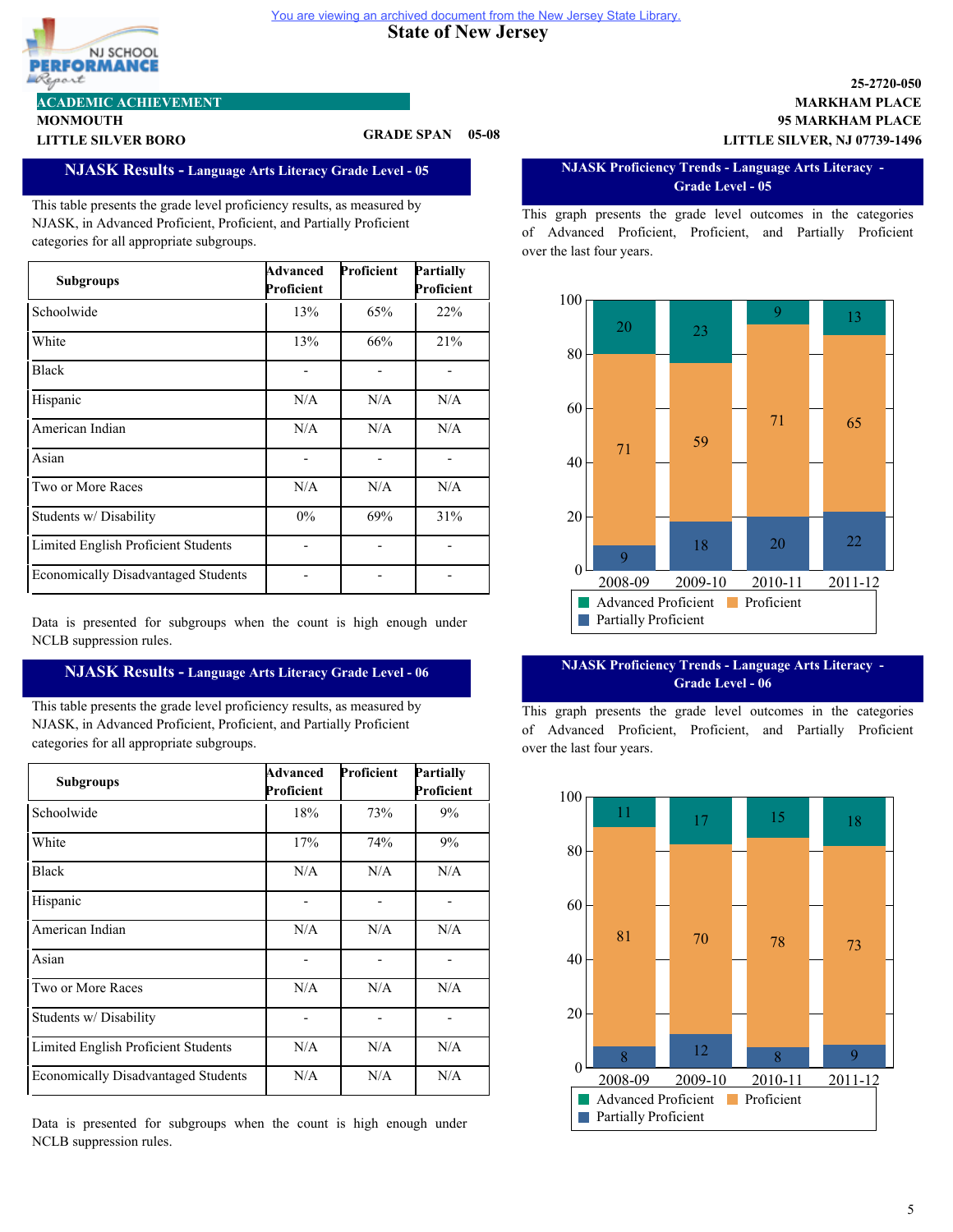#### **State of New Jersey**  You are viewing an archived document from the New Jersey State Library.



# **ACADEMIC ACHIEVEMENT**

**MONMOUTH**

# **LITTLE SILVER BORO GRADE SPAN 05-08**

# **NJASK Results - Language Arts Literacy Grade Level - 07**

This table presents the grade level proficiency results, as measured by NJASK, in Advanced Proficient, Proficient, and Partially Proficient categories for all appropriate subgroups.

| <b>Subgroups</b>                           | Advanced<br>Proficient | Proficient | Partially<br>Proficient |
|--------------------------------------------|------------------------|------------|-------------------------|
| Schoolwide                                 | 40%                    | 52%        | 9%                      |
| White                                      | 39%                    | 52%        | 9%                      |
| <b>Black</b>                               | N/A                    | N/A        | N/A                     |
| Hispanic                                   |                        |            |                         |
| American Indian                            | N/A                    | N/A        | N/A                     |
| Asian                                      |                        |            |                         |
| Two or More Races                          | N/A                    | N/A        | N/A                     |
| Students w/ Disability                     |                        |            |                         |
| Limited English Proficient Students        |                        |            |                         |
| <b>Economically Disadvantaged Students</b> | N/A                    | N/A        | N/A                     |

Data is presented for subgroups when the count is high enough under NCLB suppression rules.

# **NJASK Results - Language Arts Literacy Grade Level - 08**

This table presents the grade level proficiency results, as measured by NJASK, in Advanced Proficient, Proficient, and Partially Proficient categories for all appropriate subgroups.

| <b>Subgroups</b>                           | Advanced<br>Proficient | Proficient | Partially<br>Proficient |
|--------------------------------------------|------------------------|------------|-------------------------|
| Schoolwide                                 | 42%                    | 56%        | 3%                      |
| White                                      | 41%                    | 57%        | 3%                      |
| <b>Black</b>                               | N/A                    | N/A        | N/A                     |
| Hispanic                                   |                        |            |                         |
| American Indian                            | N/A                    | N/A        | N/A                     |
| Asian                                      |                        |            |                         |
| Two or More Races                          | N/A                    | N/A        | N/A                     |
| Students w/Disability                      |                        |            |                         |
| Limited English Proficient Students        | N/A                    | N/A        | N/A                     |
| <b>Economically Disadvantaged Students</b> | N/A                    | N/A        | N/A                     |

Data is presented for subgroups when the count is high enough under NCLB suppression rules.

### **95 MARKHAM PLACE MARKHAM PLACE 25-2720-050 LITTLE SILVER, NJ 07739-1496**

#### **NJASK Proficiency Trends - Language Arts Literacy - Grade Level - 07**

This graph presents the grade level outcomes in the categories of Advanced Proficient, Proficient, and Partially Proficient over the last four years.



### **NJASK Proficiency Trends - Language Arts Literacy - Grade Level - 08**

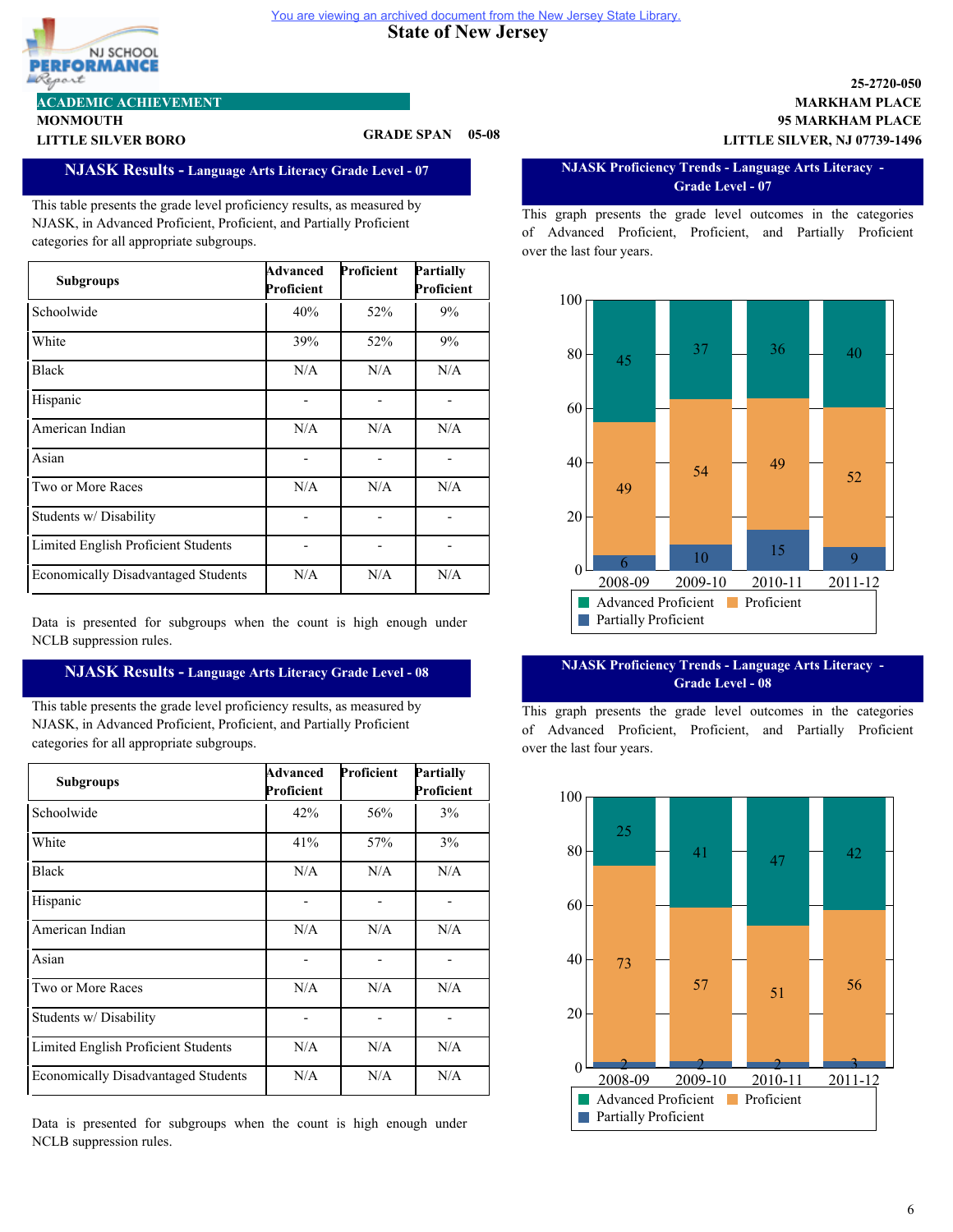

**State of New Jersey** 

# **95 MARKHAM PLACE MARKHAM PLACE 25-2720-050 LITTLE SILVER, NJ 07739-1496**

**MONMOUTH ACADEMIC ACHIEVEMENT**

# **LITTLE SILVER BORO GRADE SPAN 05-08**

# **2011 National Assessment Educational Progress (NAEP)**

The National Assessment of Educational Progress (NAEP) is the largest national assessment of what our nation's students know and can do. NAEP assesses fourth-, eighth-, and twelfth-grade students in subjects such as reading, mathematics, science, and writing. The reporting of NAEP scores on state report cards is a federal mandate. The results of NAEP are also published as the Nation's Report Card, and are available for the nation, states, and, in some cases, urban districts. The NAEP scores on the report card include grades four and eight 2011 reading and math scores for New Jersey which are the last scores published. For subgroup outcomes, visit :

<http://www.nj.gov/education/pr/2013/naep/naep4read.html> For more information, visit  $\leq$ http://nces.ed.gov/nationsreportcard/>

|                        | <b>Proficiency Percentages</b> |                    |              |            |          |
|------------------------|--------------------------------|--------------------|--------------|------------|----------|
| <b>Grade 4 Reading</b> | <b>State/Nation</b>            | <b>Below Basic</b> | <b>Basic</b> | Proficient | Advanced |
| All Students           | State (NJ)                     | 21.9               | 34.2         | 32.5       | 1.4      |
| All Students           | Nation                         | 33.8               | 33.8         | 24.9       |          |

## **2011 National Assessment Educational Progress (NAEP)**

The National Assessment of Educational Progress (NAEP) is the largest national assessment of what our nation's students know and can do. NAEP assesses fourth-, eighth-, and twelfth-grade students in subjects such as reading, mathematics, science, and writing. The reporting of NAEP scores on state report cards is a federal mandate. The results of NAEP are also published as the Nation's Report Card, and are available for the nation, states, and, in some cases, urban districts. The NAEP scores on the report card include grades four and eight 2011 reading and math scores for New Jersey which are the last scores published. For subgroup outcomes, visit :

<http://www.nj.gov/education/pr/2013/naep/naep8read.html> For more information, visit <http://nces.ed.gov/nationsreportcard/>

|                        |                     |                    | <b>Proficiency Percentages</b> |            |                 |
|------------------------|---------------------|--------------------|--------------------------------|------------|-----------------|
| <b>Grade 8 Reading</b> | <b>State/Nation</b> | <b>Below Basic</b> | <b>Basic</b>                   | Proficient | <b>Advanced</b> |
| All Students           | State (NJ)          | 15.8               | 39.5                           | 38.6       | 6.2             |
| All Students           | Nation              | 25.3               | 43.0                           | 28.6       | 3.0             |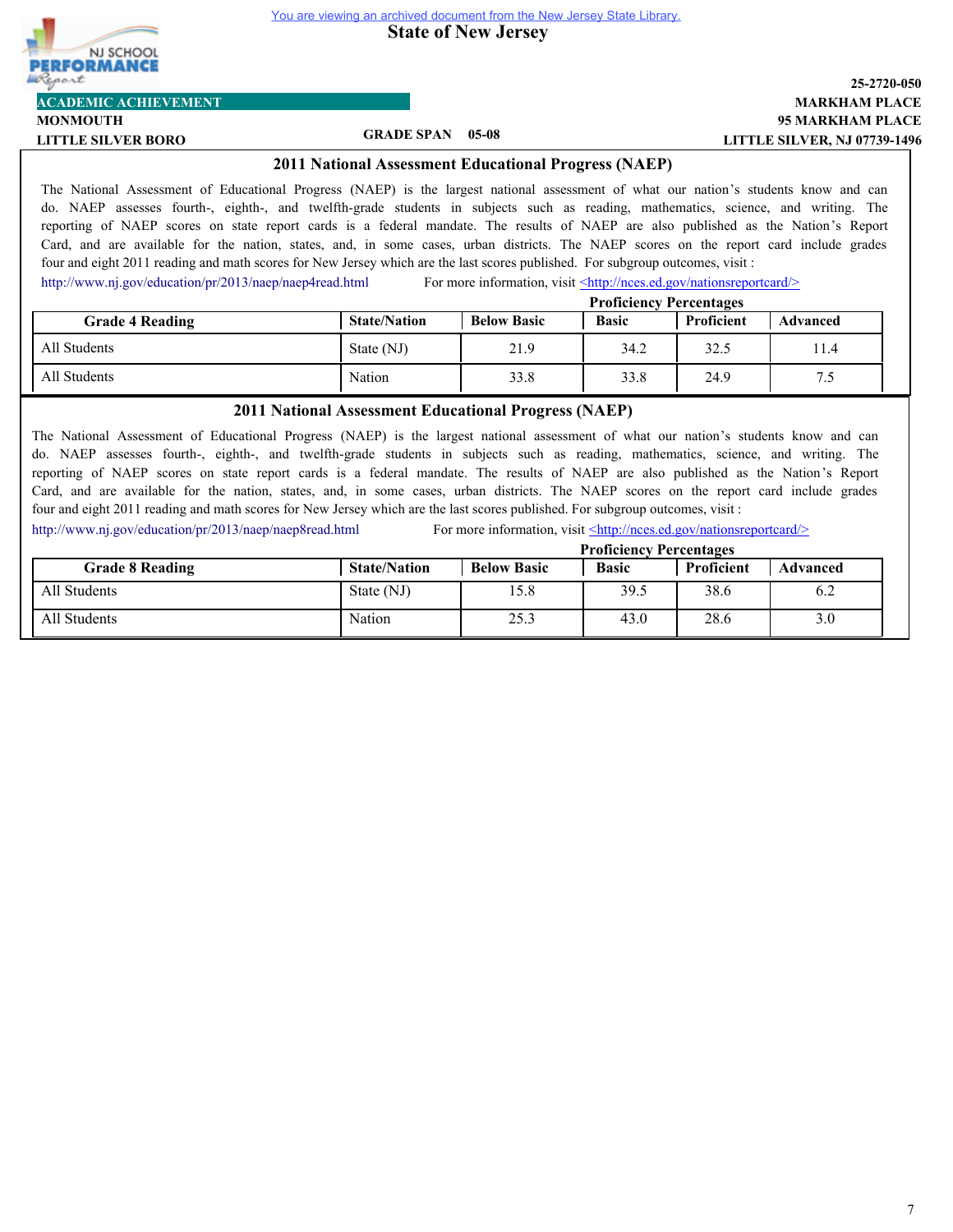

**MONMOUTH**

### **ACADEMIC ACHIEVEMENT**

# **LITTLE SILVER BORO GRADE SPAN 05-08**

**NJASK Results - Math Grade Level - 05**

This table presents the grade level proficiency results, as measured by NJASK, in Advanced Proficient, Proficient, and Partially Proficient categories for all appropriate subgroups.

| <b>Subgroups</b>                           | Advanced<br>Proficient | Proficient | Partially<br>Proficient |
|--------------------------------------------|------------------------|------------|-------------------------|
| Schoolwide                                 | 54%                    | 40%        | 6%                      |
| White                                      | 54%                    | 41%        | $5\%$                   |
| <b>Black</b>                               |                        |            |                         |
| Hispanic                                   | N/A                    | N/A        | N/A                     |
| American Indian                            | N/A                    | N/A        | N/A                     |
| Asian                                      |                        |            |                         |
| Two or More Races                          | N/A                    | N/A        | N/A                     |
| Students w/ Disability                     | 46%                    | 38%        | 15%                     |
| Limited English Proficient Students        |                        |            |                         |
| <b>Economically Disadvantaged Students</b> |                        |            |                         |

Data is presented for subgroups when the count is high enough under NCLB suppression rules.

# **NJASK Results - Math Grade Level - 06**

This table presents the grade level proficiency results, as measured by NJASK, in Advanced Proficient, Proficient, and Partially Proficient categories for all appropriate subgroups.

| <b>Subgroups</b>                           | Advanced<br>Proficient | Proficient | Partially<br>Proficient |
|--------------------------------------------|------------------------|------------|-------------------------|
| Schoolwide                                 | 65%                    | 30%        | $5\%$                   |
| White                                      | 64%                    | 31%        | 6%                      |
| <b>Black</b>                               | N/A                    | N/A        | N/A                     |
| Hispanic                                   |                        |            |                         |
| American Indian                            | N/A                    | N/A        | N/A                     |
| Asian                                      |                        |            |                         |
| Two or More Races                          | N/A                    | N/A        | N/A                     |
| Students w/ Disability                     |                        |            |                         |
| Limited English Proficient Students        | N/A                    | N/A        | N/A                     |
| <b>Economically Disadvantaged Students</b> | N/A                    | N/A        | N/A                     |

Data is presented for subgroups when the count is high enough under NCLB suppression rules.

**NJASK Proficiency Trends - Math - Grade Level - 05**

**95 MARKHAM PLACE MARKHAM PLACE**

**LITTLE SILVER, NJ 07739-1496**

**25-2720-050**

This graph presents the grade level outcomes in the categories of Advanced Proficient, Proficient, and Partially Proficient over the last four years.



**NJASK Proficiency Trends - Math - Grade Level - 06**

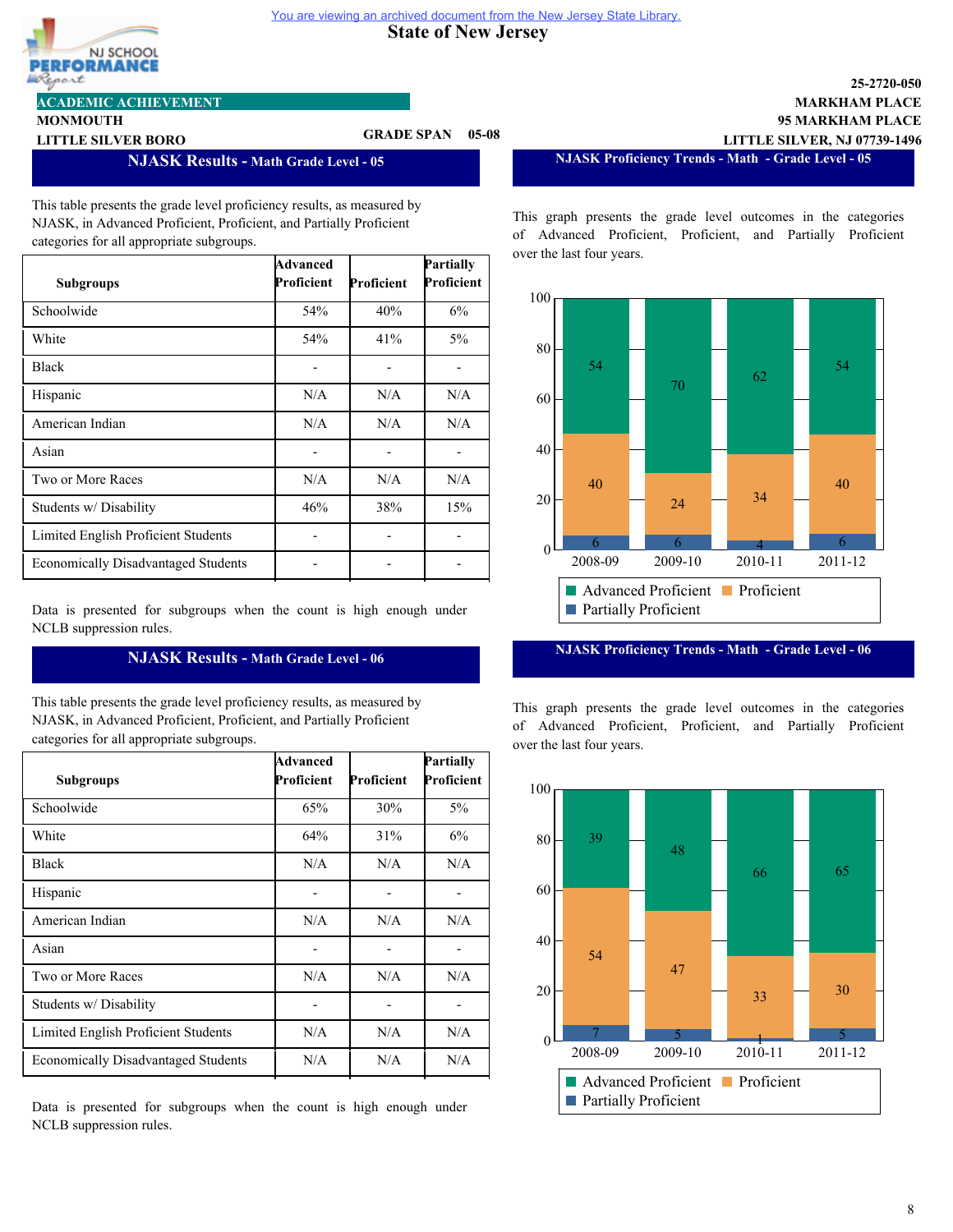

**MONMOUTH**

### **ACADEMIC ACHIEVEMENT**

# **LITTLE SILVER BORO GRADE SPAN 05-08**

**NJASK Results - Math Grade Level - 07**

This table presents the grade level proficiency results, as measured by NJASK, in Advanced Proficient, Proficient, and Partially Proficient categories for all appropriate subgroups.

| <b>Subgroups</b>                           | Advanced<br>Proficient | Proficient | Partially<br>Proficient |
|--------------------------------------------|------------------------|------------|-------------------------|
| Schoolwide                                 | 59%                    | 38%        | $2\%$                   |
| White                                      | 60%                    | 38%        | 3%                      |
| <b>Black</b>                               | N/A                    | N/A        | N/A                     |
| Hispanic                                   |                        |            |                         |
| American Indian                            | N/A                    | N/A        | N/A                     |
| Asian                                      |                        |            |                         |
| Two or More Races                          | N/A                    | N/A        | N/A                     |
| Students w/ Disability                     |                        |            |                         |
| Limited English Proficient Students        |                        |            |                         |
| <b>Economically Disadvantaged Students</b> | N/A                    | N/A        | N/A                     |

Data is presented for subgroups when the count is high enough under NCLB suppression rules.

# **NJASK Results - Math Grade Level - 08**

This table presents the grade level proficiency results, as measured by NJASK, in Advanced Proficient, Proficient, and Partially Proficient categories for all appropriate subgroups.

| <b>Subgroups</b>                           | Advanced<br>Proficient | Proficient | Partially<br>Proficient |
|--------------------------------------------|------------------------|------------|-------------------------|
| Schoolwide                                 | 61%                    | 35%        | $4\%$                   |
| White                                      | 59%                    | 36%        | $4\%$                   |
| <b>Black</b>                               | N/A                    | N/A        | N/A                     |
| Hispanic                                   |                        |            |                         |
| American Indian                            | N/A                    | N/A        | N/A                     |
| Asian                                      |                        |            |                         |
| Two or More Races                          | N/A                    | N/A        | N/A                     |
| Students w/ Disability                     |                        |            |                         |
| Limited English Proficient Students        | N/A                    | N/A        | N/A                     |
| <b>Economically Disadvantaged Students</b> | N/A                    | N/A        | N/A                     |

Data is presented for subgroups when the count is high enough under NCLB suppression rules.

**NJASK Proficiency Trends - Math - Grade Level - 07**

**95 MARKHAM PLACE MARKHAM PLACE**

**LITTLE SILVER, NJ 07739-1496**

**25-2720-050**

This graph presents the grade level outcomes in the categories of Advanced Proficient, Proficient, and Partially Proficient over the last four years.



**NJASK Proficiency Trends - Math - Grade Level - 08**

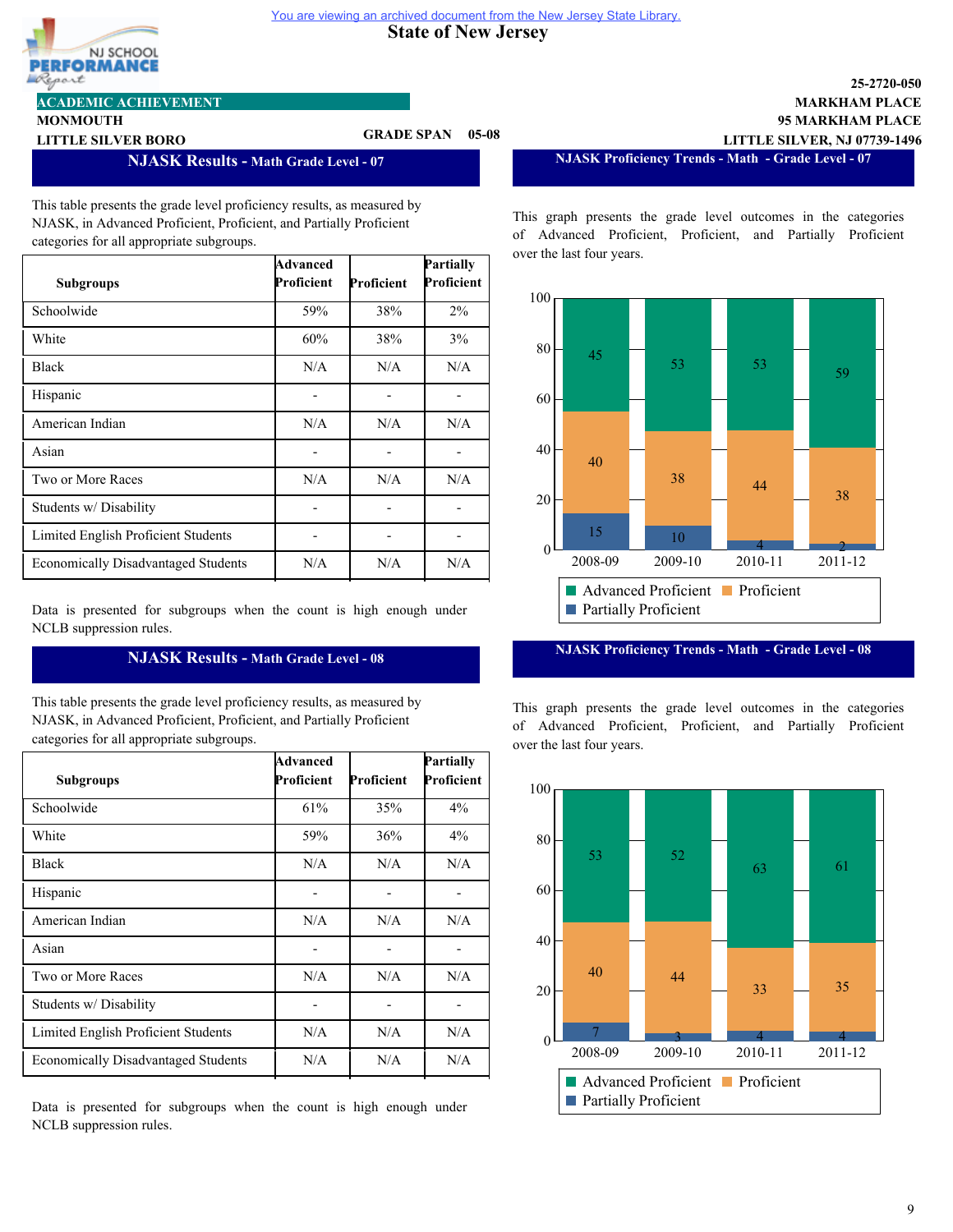



#### **MONMOUTH ACADEMIC ACHIEVEMENT**

# **LITTLE SILVER BORO GRADE SPAN 05-08**

## **95 MARKHAM PLACE MARKHAM PLACE 25-2720-050 LITTLE SILVER, NJ 07739-1496**

#### **2011 National Assessment Educational Progress (NAEP)**

The National Assessment of Educational Progress (NAEP) is the largest national assessment of what our nation's students know and can do. NAEP assesses fourth-, eighth-, and twelfth-grade students in subjects such as reading, mathematics, science, and writing. The reporting of NAEP scores on state report cards is a federal mandate. The results of NAEP are also published as the Nation's Report Card, and are available for the nation, states, and, in some cases, urban districts. The NAEP scores on the report card include grades four and eight 2011 reading and math scores for New Jersey which are the last scores published. For subgroup outcomes, visit :

<http://www.nj.gov/education/pr/2013/naep/naep4math.html> For more information, visit  $\leq$ http://nces.ed.gov/nationsreportcard/>

|                     | <b>Proficiency Percentages</b> |                    |              |            |                 |
|---------------------|--------------------------------|--------------------|--------------|------------|-----------------|
| <b>Grade 4 Math</b> | <b>State/Nation</b>            | <b>Below Basic</b> | <b>Basic</b> | Proficient | <b>Advanced</b> |
| All Students        | State (NJ)                     | 11.0               | 38.3         | 40.9       | 9.8             |
| All Students        | Nation                         | 18.1               | 42.3         | 33.2       | 6.5             |

### **2011 National Assessment Educational Progress (NAEP)**

The National Assessment of Educational Progress (NAEP) is the largest national assessment of what our nation's students know and can do. NAEP assesses fourth-, eighth-, and twelfth-grade students in subjects such as reading, mathematics, science, and writing. The reporting of NAEP scores on state report cards is a federal mandate. The results of NAEP are also published as the Nation's Report Card, and are available for the nation, states, and, in some cases, urban districts. The NAEP scores on the report card include grades four and eight 2011 reading and math scores for New Jersey which are the last scores published.For subgroup outcomes, visit :

<http://www.nj.gov/education/pr/2013/naep/naep8math.html> For more information, visit <http://nces.ed.gov/nationsreportcard/>

|                     |                     |                    | <b>Proficiency Percentages</b> |                   |          |
|---------------------|---------------------|--------------------|--------------------------------|-------------------|----------|
| <b>Grade 8 Math</b> | <b>State/Nation</b> | <b>Below Basic</b> | <b>Basic</b>                   | <b>Proficient</b> | Advanced |
| All Students        | State (NJ)          | 17.8               | 35.3                           | 33.2              | 13.6     |
| All Students        | Nation              | 27.7               | 38.8                           | 25.7              | 7.8      |

# **NJASK Results - Science Grade Level - 08**

This table presents the grade level proficiency results, as measured by NJASK, in Advanced Proficient, Proficient, and Partially Proficient categories for all appropriate subgroups.

| <b>Subgroups</b>                           | Advanced<br>Proficient | Proficient | Partially<br>Proficien |
|--------------------------------------------|------------------------|------------|------------------------|
| Schoolwide                                 | 77%                    | 22%        | $1\%$                  |
| White                                      | 76%                    | 23%        | $1\%$                  |
| <b>Black</b>                               | N/A                    | N/A        | N/A                    |
| Hispanic                                   |                        |            |                        |
| American Indian                            | N/A                    | N/A        | N/A                    |
| Asian                                      |                        |            |                        |
| Two or More Races                          | N/A                    | N/A        | N/A                    |
| Students w/ Disability                     |                        |            |                        |
| Limited English Proficient Students        | N/A                    | N/A        | N/A                    |
| <b>Economically Disadvantaged Students</b> | N/A                    | N/A        | N/A                    |

Data is presented for subgroups when the count is high enough under NCLB suppression rules.

**NJASK Proficiency Trends - Science - Grade Level - 08**

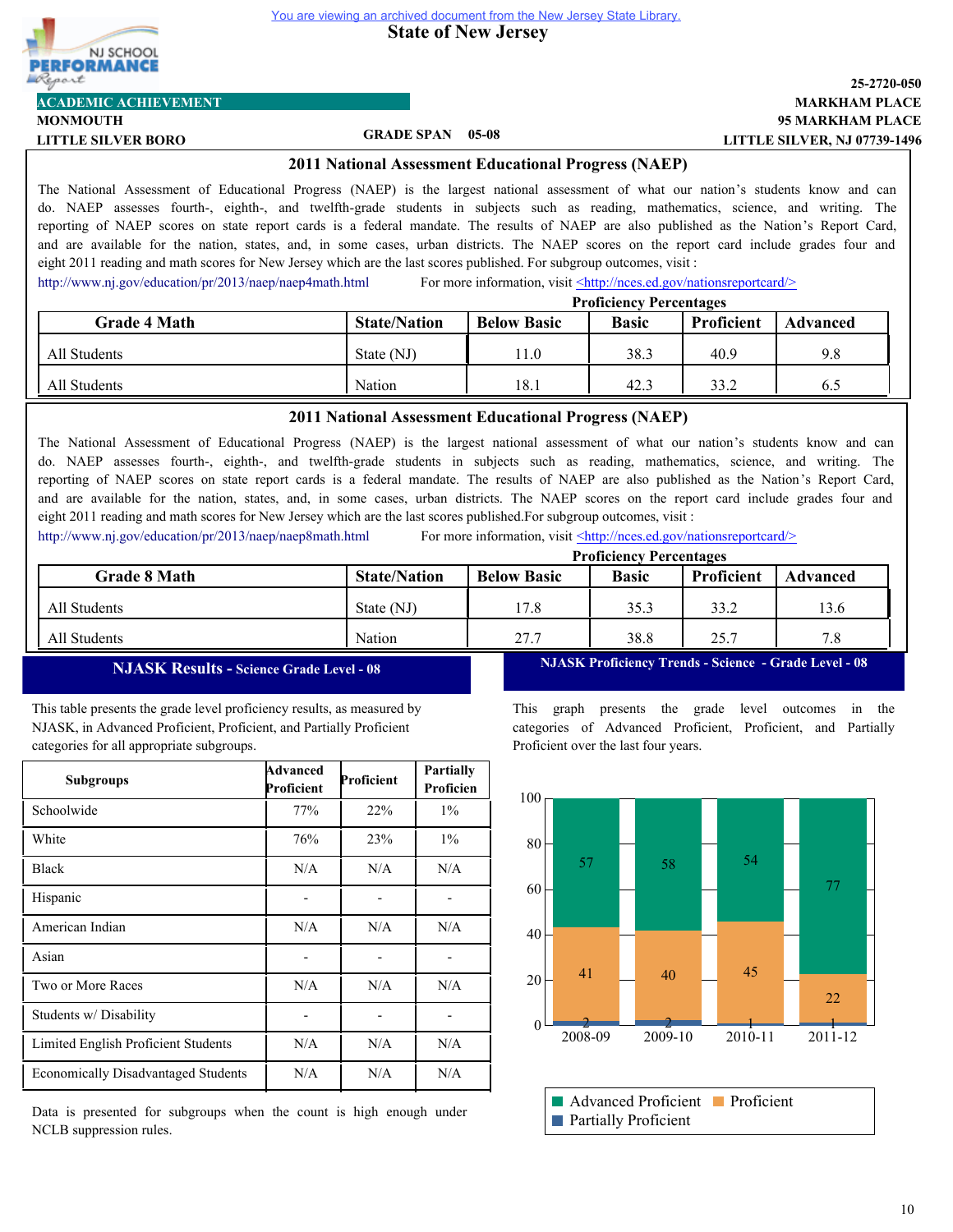**State of New Jersey** 



# **COLLEGE AND CAREER READINESS**

**MONMOUTH LITTLE SILVER BORO GRADE SPAN 05-08**

# **95 MARKHAM PLACE MARKHAM PLACE 25-2720-050 LITTLE SILVER, NJ 07739-1496**

Students in both elementary and middles schools begin to demonstrate college readiness behaviors long before they even enter high school. Among the behaviors that research has shown to be indicative of success and college and career readiness are regularly attending school and challenging themselves with rigorous course work. First, the table presents the percentage of students, as measured against the school's enrollment in seventh and eighth grade, who were reported via NJSMART as being enrolled in Algebra I. The table also presents the percentage of students who were chronically absent during the prior school year. A chronically absent student is a student who was not present for any reason for more than 10% of the total days possible for that individual student.

The first column - Schoolwide Performance - represents the outcomes for these particular indicators in this school. The second column - Peer School Percentile Rank - indicates how the school's performance compares to its group of peer schools. For example, a school whose peer school rank is 65 in Algebra I Enrollment has a higher Algebra I Enrollment than 65% of its peer group. The third column - Statewide Percentile Rank - indicates how the school's performance compares to schools across the state. The fourth column - Statewide Target - provides the statewide targets for each of these indicators. The last column - Met Target? - indicates whether the School Performance met or exceeded the statewide target.

The Summary row presents the averages of the peer school percentile ranks, the average of statewide percentile ranks and the percentage of statewide targets met.

| <b>College and Career Readiness</b> | School      | <b>Peer Rank</b> | <b>Statewide Rank</b> | <b>Statewide</b> | <b>Met Target?</b> |
|-------------------------------------|-------------|------------------|-----------------------|------------------|--------------------|
| <b>Indicators</b>                   | Performance | (Percentile)     | (Percentile)          | <b>Target</b>    |                    |
|                                     |             |                  |                       |                  |                    |
| Students taking Algebra (%)         | 23%         | 43               | 62                    | 20%              | <b>YES</b>         |
|                                     |             |                  |                       |                  |                    |
| Chronic Absenteeism $(\% )$         | 4%          | 58               | 82                    | 6%               | <b>YES</b>         |
|                                     |             |                  |                       |                  |                    |
| Summary                             |             | 51               | 72                    |                  | 100%               |

This table presents the percentage of seventh and eighth graders who were reported in the Algebra I course code in NJSMART and the percentage of those students who earned a C or higher in the course.

| 2011-12                     | School |
|-----------------------------|--------|
| Students taking Algebra I   | 23%    |
| Algebra grade (C or better) | $0\%$  |

## **Algebra I Absenteeism**

The chart below presents the percentage of students who were absent in each category of absence: 0 absences, 1- 5 absences, 6 - 10 absences, 11 - 15 absences, and more than 15 absences. An absence is defined as being 'not present' and includes the days missed regardless of whether they were determined to be excused or unexcused by the school.

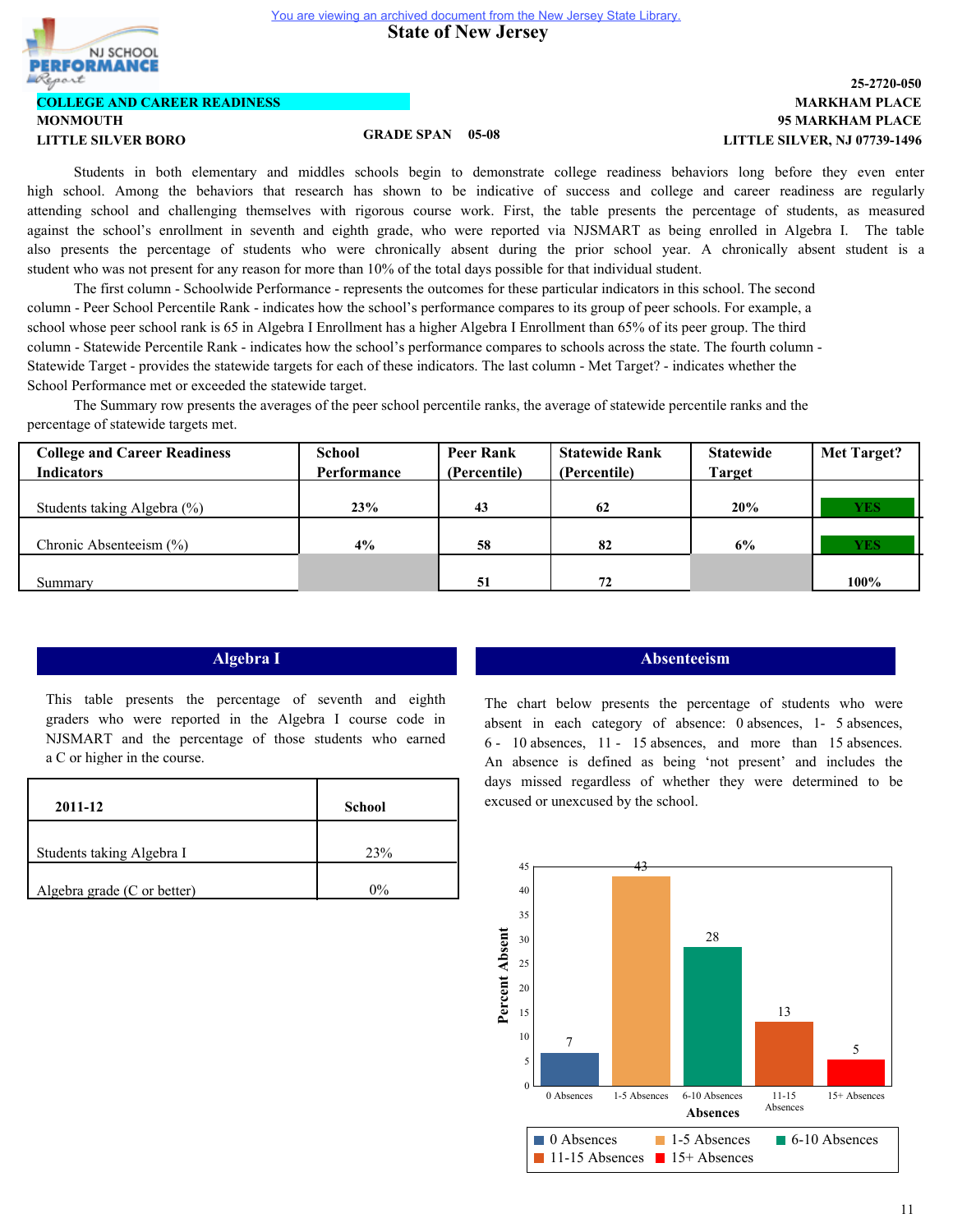**State of New Jersey** 



# **MONMOUTH STUDENT GROWTH**

# **LITTLE SILVER BORO GRADE SPAN 05-08**

# **95 MARKHAM PLACE MARKHAM PLACE 25-2720-050 LITTLE SILVER, NJ 07739-1496**

This section of the performance report presents data about student growth, utilizing the Student Growth Percentile Methodology (SGP). SGP creates a measure of how students progressed in grades 4 through 8 in NJ ASK Language Arts Literacy and Math when compared to other students with a similar NJ ASK test score history. A short video explaining the methodology can be found here: http://www.state.nj.us/education/njsmart/performance/

The first column - Schoolwide Performance - presents the schoolwide median growth score in either Language Arts Literacy or Math for all students in the school. The second column - Peer Rank - indicates how the school's growth performance compares to its group of peer schools. The third column - Statewide Rank - indicates how a school compares to schools across the state. The last column - Met Target? - indicates whether the school's performance met or exceeded the target.

The summary row presents the averages of the peer school percentile ranks, the averages of statewide percentile ranks, the percentage of statewide targets met.

| <b>Student Growth Indicators</b>       | Schoolwide<br>Performance | <b>Peer Rank</b><br>(Percentile) | <b>Statewide Rank</b><br>(Percentile) | <b>Statewide</b><br><b>Target</b> | <b>Met Target?</b> |
|----------------------------------------|---------------------------|----------------------------------|---------------------------------------|-----------------------------------|--------------------|
|                                        |                           |                                  |                                       |                                   |                    |
| <b>Student Growth on Language Arts</b> | 60                        | 80                               | 90                                    | 35                                | <b>YES</b>         |
|                                        |                           |                                  |                                       |                                   |                    |
| <b>Student Growth on Math</b>          | 65                        | 90                               | 94                                    | 35                                | <b>YES</b>         |
|                                        |                           |                                  |                                       |                                   |                    |
|                                        |                           | 85                               | 92                                    |                                   | 100%               |

# **Student Growth**

This table presents for all students with growth scores the interaction between their proficiency level on NJASK and their growth scores. For example, in the top left cell the percentage of students who are both partially proficient AND also demonstrating low growth is displayed.

| <b>Language Arts</b>           |                               |     |       |  |  |  |
|--------------------------------|-------------------------------|-----|-------|--|--|--|
| <b>GROWTH</b>                  |                               |     |       |  |  |  |
|                                | <b>Typical</b><br>High<br>Low |     |       |  |  |  |
| <b>Partially</b><br>Proficient | 7%                            | 3%  | $1\%$ |  |  |  |
| Proficient                     | 16%                           | 24% | 21%   |  |  |  |
| <b>Advanced</b><br>Proficient  | $1\%$                         | 7%  | 20%   |  |  |  |

|                                | <b>Math</b> |                |             |  |
|--------------------------------|-------------|----------------|-------------|--|
|                                |             | <b>GROWTH</b>  |             |  |
|                                | Low         | <b>Typical</b> | <b>High</b> |  |
| <b>Partially</b><br>Proficient | 3%          | $1\%$          | $0\%$       |  |
| Proficient                     | 10%         | 12%            | 13%         |  |
| <b>Advanced</b><br>Proficient  | 6%          | 18%            | 36%         |  |

**Low Growth** is defined as an **Student Growth Percentile score less than 35**. **Typical Growth** is defined as an **Student Growth Percentile score between 35 and 65. High Growth** is defined as a **Student Growth Percentile score higher than 65.**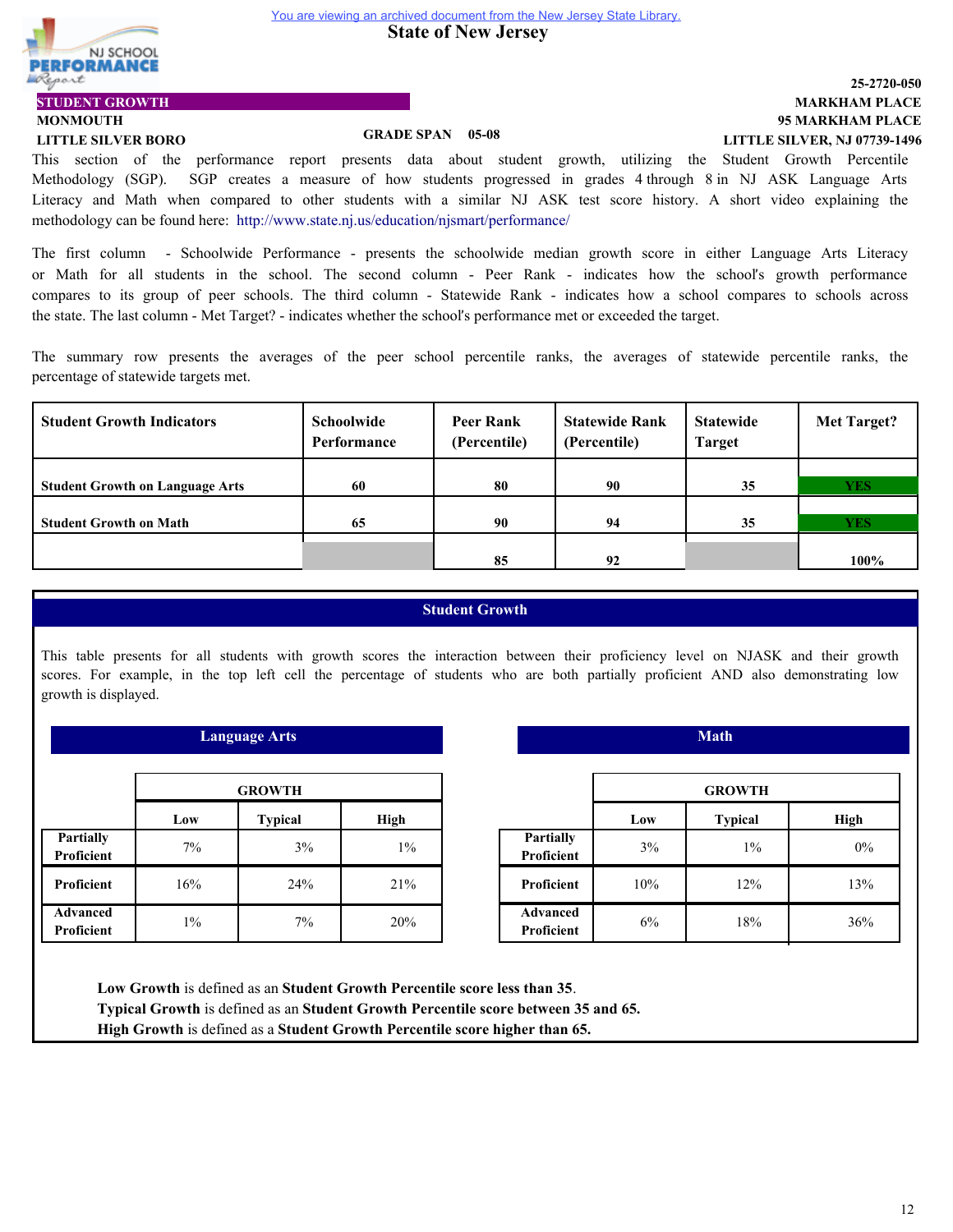NJ SCHOOL FORMANCE port

#### **WITHIN SCHOOL ACHIEVEMENT GAP**

# **MONMOUTH**

**LITTLE SILVER BORO GRADE SPAN 05-08**

# **95 MARKHAM PLACE MARKHAM PLACE 25-2720-050 LITTLE SILVER, NJ 07739-1496**

This section of the performance report presents data about the achievement gap that exists within a school - as measured by the difference between the students' scale scores at the 25th and 75th percentile in the school, the so-called Interquartile Range (IQR). Taken together with an understanding of the overall and average achievement levels in the school, the IQR furthers an understanding of the range of student outcomes that exist in a school. A school gap smaller than the state gap indicates that the school's range of student outcomes is narrower than the state's while a school gap larger than the state gap indicates that the school's range of student outcomes is larger than the state's.

#### **NJ ASK Language Arts 25th %ile vs 75th%ile**

This table presents the scale scores associated with students at the bottom (0th percentile), the 25th percentile, the 50th percentile, the 75th percentile and the top (99th percentile) of school's distribution

| Percentile       | <b>Scale Score</b> |
|------------------|--------------------|
| 99th             | 268                |
| 75th             | 229                |
| 50th             | 215                |
| 25 <sub>th</sub> | 200                |
| 0 <sub>th</sub>  | 133                |
|                  |                    |

|                  | <b>Scale Score Gap</b><br>- School | <b>Scale Score Gap</b><br>- State |                  | <b>Scale Score Gap</b><br>- School | <b>Scale Sco</b><br>- St: |
|------------------|------------------------------------|-----------------------------------|------------------|------------------------------------|---------------------------|
| 25th vs 75th Gap | 29                                 | 38                                | 25th vs 75th Gap | 49                                 | 56                        |

# **Grade Level - 06 Grade Level - 06 Grade Level - 06**

#### **NJ ASK Language Arts 25th %ile vs 75th%ile**

This table presents the scale scores associated with students at the bottom (0th percentile), the 25th percentile, the 50th percentile, the 75th percentile and the top (99th percentile) of school's distribution

| Percentile       | <b>Scale Score</b> |
|------------------|--------------------|
| 99th             | 270                |
| 75 <sub>th</sub> | 242                |
| 50th             | 225                |
| 25 <sub>th</sub> | 213                |
| 0th              | 156                |

|                  | <b>Scale Score Gap</b><br>- School | <b>Scale Score Gap</b><br>- State |                  | <b>Scale Score Gap</b><br>- School | <b>Scale Sco</b><br>- St: |
|------------------|------------------------------------|-----------------------------------|------------------|------------------------------------|---------------------------|
| 25th vs 75th Gap | 29                                 | 34                                | 25th vs 75th Gap | 58                                 | 57                        |

# **Grade Level - 05 Grade Level - 05**

## **NJ ASK Math 25th %ile vs 75th%ile**

This table presents the scale scores associated with students at the bottom (0th percentile), the 25th percentile, the 50th percentile, the 75th percentile and the top (99th percentile) of school's distribution

| <b>Scale Score</b> | Percentile       | <b>Scale Score</b> |
|--------------------|------------------|--------------------|
| 268                | 99th             | 300                |
| 229                | 75th             | 274                |
| 215                | <b>50th</b>      | 254                |
| 200                | 25 <sub>th</sub> | 225                |
| 133                | 0th              | 146                |

| core Gap<br>:hool | <b>Scale Score Gap</b><br>- State |                  | <b>Scale Score Gap</b><br>- School | <b>Scale Score Gap</b><br>- State |
|-------------------|-----------------------------------|------------------|------------------------------------|-----------------------------------|
| 29                | 38                                | 25th vs 75th Gap | 49                                 | 56                                |

# **NJ ASK Math 25th %ile vs 75th%ile**

This table presents the scale scores associated with students at the bottom (0th percentile), the 25th percentile, the 50th percentile, the 75th percentile and the top (99th percentile) of school's distribution

| <b>Scale Score</b> | Percentile       | <b>Scale Score</b> |
|--------------------|------------------|--------------------|
| 270                | 99th             | 300                |
| 242                | 75th             | 293                |
| 225                | <b>50th</b>      | 263                |
| 213                | 25 <sub>th</sub> | 235                |
| 156                | 0th              | 149                |

| core Gap<br>:hool | <b>Scale Score Gap</b><br>- State |                  | <b>Scale Score Gap</b><br>- School | <b>Scale Score Gap</b><br>- State |
|-------------------|-----------------------------------|------------------|------------------------------------|-----------------------------------|
| 29                | 34                                | 25th vs 75th Gap | 58                                 |                                   |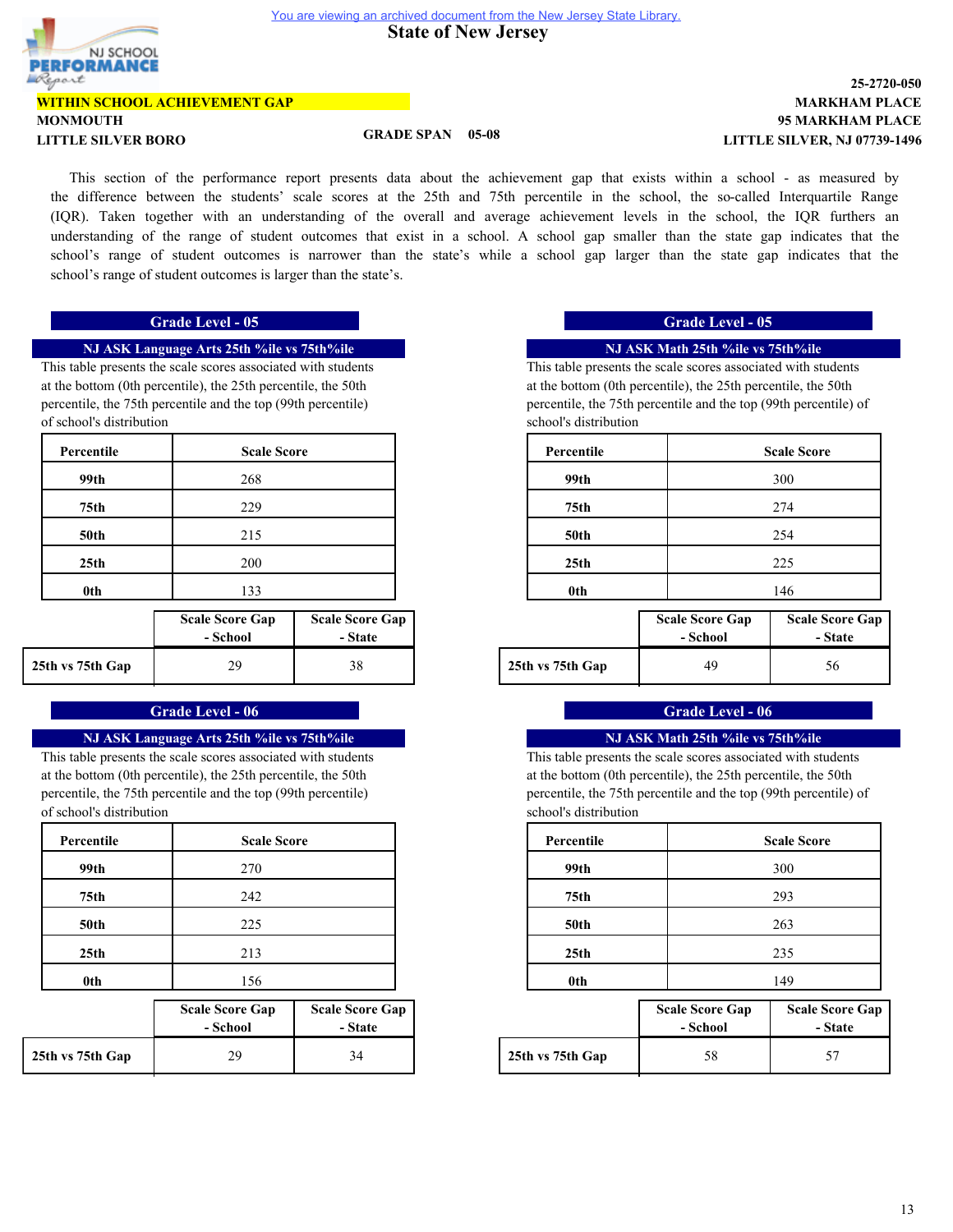

# **WITHIN SCHOOL ACHIEVEMENT GAP**

**MONMOUTH**

**LITTLE SILVER BORO GRADE SPAN 05-08**

**95 MARKHAM PLACE MARKHAM PLACE 25-2720-050 LITTLE SILVER, NJ 07739-1496**

#### **NJ ASK Language Arts 25th %ile vs 75th%ile**

This table presents the scale scores associated with students at the bottom (0th percentile), the 25th percentile, the 50th percentile, the 75th percentile and the top (99th percentile) of school's distribution

| Percentile       | <b>Scale Score</b> |
|------------------|--------------------|
| 99th             | 300                |
| 75 <sub>th</sub> | 266                |
| <b>50th</b>      | 239                |
| 25 <sub>th</sub> | 219                |
| 0th              | 181                |

|                  | <b>Scale Score Gap</b><br>- School | <b>Scale Score Gap</b><br>- State |                  | <b>Scale Score Gap</b><br>- School | <b>Scale Sco</b><br>- St: |
|------------------|------------------------------------|-----------------------------------|------------------|------------------------------------|---------------------------|
| 25th vs 75th Gap |                                    | 44                                | 25th vs 75th Gap | ں ر                                | 61                        |

# **Grade Level - 08 Grade Level - 08**

# **NJ ASK Language Arts 25th %ile vs 75th%ile**

This table presents the scale scores associated with students at the bottom (0th percentile), the 25th percentile, the 50th percentile, the 75th percentile and the top (99th percentile) of school's distribution

| Percentile       | <b>Scale Score</b> |
|------------------|--------------------|
| 99th             | 291                |
| 75 <sub>th</sub> | 258                |
| 50th             | 241                |
| 25 <sub>th</sub> | 226                |
| 0th              | 172                |

|                  | <b>Scale Score Gap</b><br>- School | <b>Scale Score Gap</b><br>- State |                  | <b>Scale Score Gap</b><br>- School | <b>Scale Sco</b><br>- St: |
|------------------|------------------------------------|-----------------------------------|------------------|------------------------------------|---------------------------|
| 25th vs 75th Gap | ے ر                                | 33                                | 25th vs 75th Gap | 63                                 | 64                        |

**Grade Level - 07 Grade Level - 07**

## **NJ ASK Math 25th %ile vs 75th%ile**

This table presents the scale scores associated with students at the bottom (0th percentile), the 25th percentile, the 50th percentile, the 75th percentile and the top (99th percentile) of school's distribution

| Percentile       | <b>Scale Score</b> |
|------------------|--------------------|
| 99th             | 300                |
| 75th             | 289                |
| <b>50th</b>      | 257                |
| 25 <sub>th</sub> | 234                |
| 0th              | 184                |
|                  |                    |

| core Gap<br>:hool | <b>Scale Score Gap</b><br>- State |                  | <b>Scale Score Gap</b><br>- School | <b>Scale Score Gap</b><br>- State |
|-------------------|-----------------------------------|------------------|------------------------------------|-----------------------------------|
| 47                | 44                                | 25th vs 75th Gap |                                    |                                   |

# **NJ ASK Math 25th %ile vs 75th%ile**

This table presents the scale scores associated with students at the bottom (0th percentile), the 25th percentile, the 50th percentile, the 75th percentile and the top (99th percentile) of school's distribution

| <b>Scale Score</b> | Percentile       | <b>Scale Score</b> |
|--------------------|------------------|--------------------|
| 291                | 99th             | 300                |
| 258                | 75th             | 292                |
| 241                | <b>50th</b>      | 259                |
| 226                | 25 <sub>th</sub> | 229                |
| 172                | 0th              | 146                |

| core Gap | <b>Scale Score Gap</b> |  |                  | <b>Scale Score Gap</b> | <b>Scale Score Gap</b> |  |
|----------|------------------------|--|------------------|------------------------|------------------------|--|
| :hool    | - State                |  |                  | - School               | - State                |  |
| 32       |                        |  | 25th vs 75th Gap | O.                     | 64                     |  |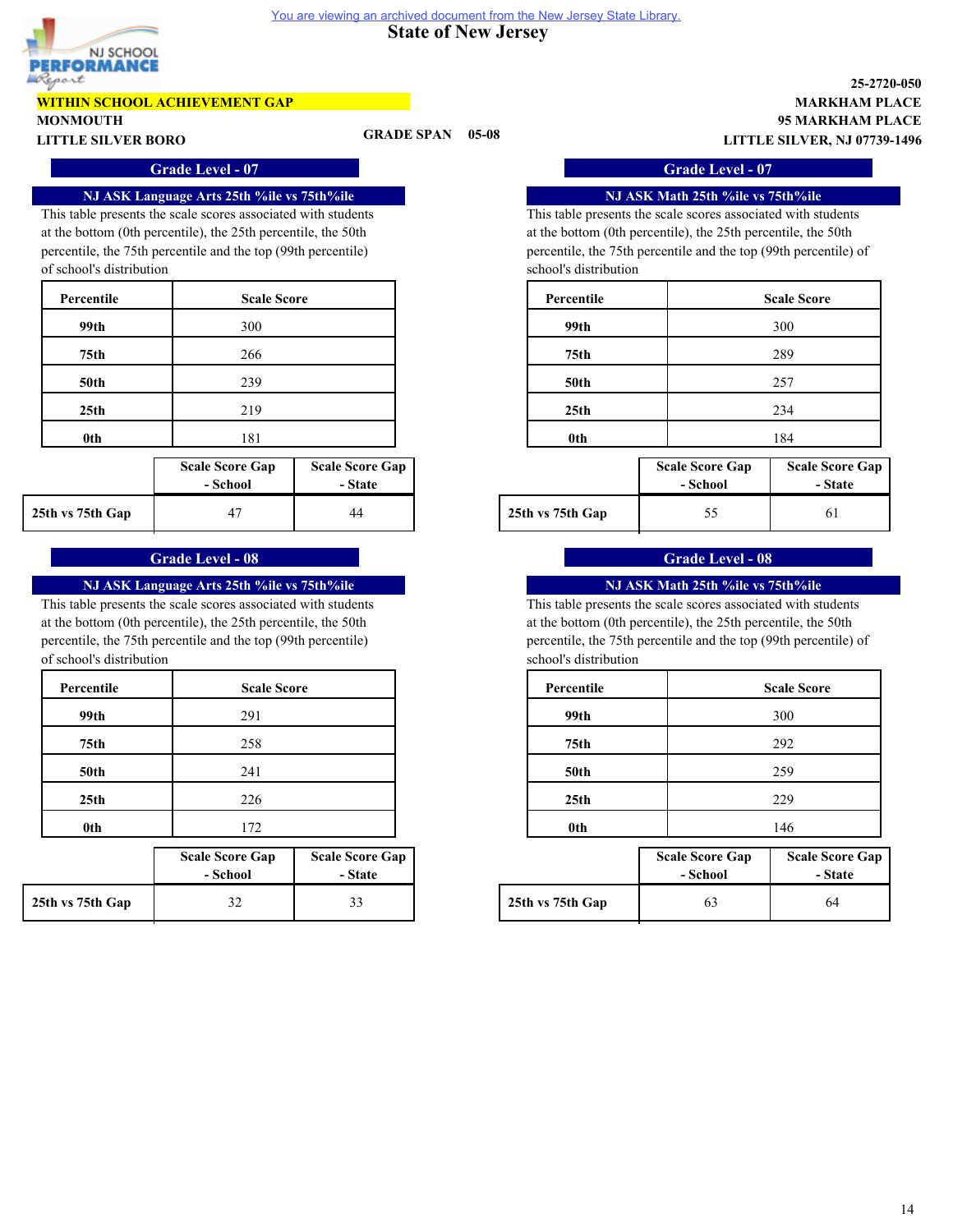

#### **State of New Jersey**  You are viewing an archived document from the New Jersey State Library.

#### **MONMOUTH LITTLE SILVER BORO GRADE SPAN 05-08 SCHOOL CLIMATE**

### **95 MARKHAM PLACE MARKHAM PLACE 25-2720-050 LITTLE SILVER, NJ 07739-1496**

7

# **Length of School Day**

This table presents the amount of time a school is in session for a typical student on a normal school day.

|         | School        |
|---------|---------------|
| 2011-12 | 6 Hrs 45 Mins |

### **Student Suspension Rate Student Expulsions**

This table presents the percentage of students who were suspended one or more times during the school year.

### **Instructional Time**

This table presents the amount of time that a typical student is engaged in instructional activities under the supervision of a certified teacher.

| 2011-12            | School             |
|--------------------|--------------------|
| <b>Full Time</b>   | $6$ Hrs 15 Mins.   |
| <b>Shared Time</b> | $0$ Hrs. $0$ Mins. |

This table presents the number of students who were expelled from the school and district during the school year.

| School |         | <b>School</b> |
|--------|---------|---------------|
| 1.2%   | 2011-12 |               |
|        |         |               |

## **Student to Staff Ratio**

This table presents the count of students per faculty member or administrator in the school. All staff are counted in full-time equivalents.

| 2011-12               | School |
|-----------------------|--------|
| <b>Faculty</b>        | 8.8    |
| <b>Administrators</b> | 346.0  |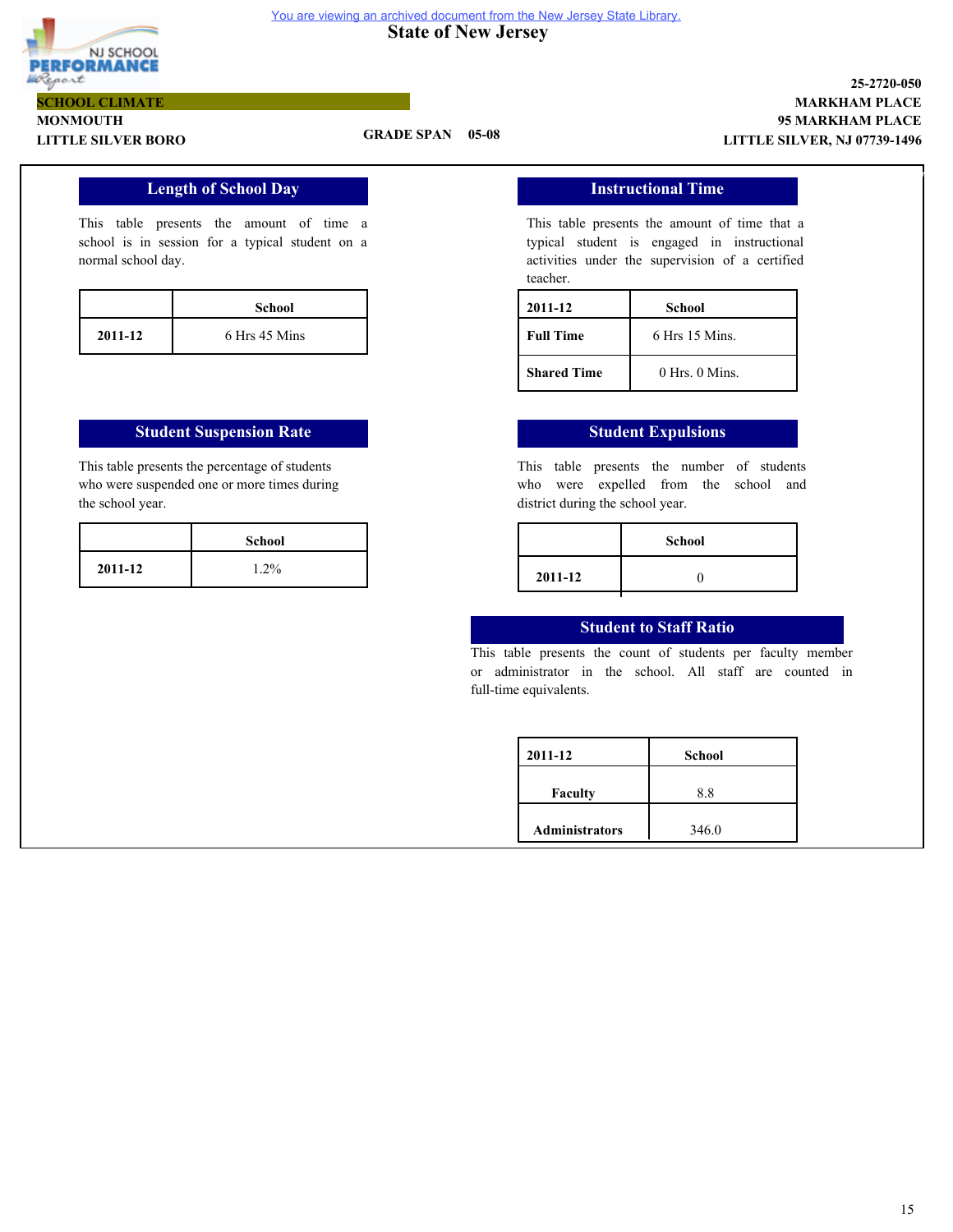**SCHOOL PEER GROUP MARKHAM PLACE 25-2720-050**

This table presents the list of peer schools in alphabetical order by county name that was created specifically for this school (highlighted in yellow). Peer schools are drawn from across the state and represent schools that have similar grade configurations and that are educating students of similar demographic characteristics, as measured by enrollment in Free/Reduced Lunch Programs, Limited English Proficiency or Special Education Programs.

| <b>COUNTY NAME</b> | <b>DISTRICT NAME</b>        | <b>SCHOOL NAME</b>               | CDS<br><b>CODE</b> | <b>GRADE</b><br><b>SPAN</b> | <b>FRPL</b> | <b>LEP</b> | <b>SpED</b> |
|--------------------|-----------------------------|----------------------------------|--------------------|-----------------------------|-------------|------------|-------------|
| <b>BERGEN</b>      | <b>ALPINE BORO</b>          | <b>ALPINE ELEM</b>               | 03-0080-010 KG-08  |                             | $0.0\%$     | 1.4%       | 16.7%       |
| <b>BERGEN</b>      | <b>FRANKLIN LAKES BORO</b>  | <b>FRANKLIN AVE MIDDLE SCH</b>   | 03-1580-015 06-08  |                             | $0.0\%$     | 1.4%       | $16.0\%$    |
| <b>BERGEN</b>      | <b>HARRINGTON PARK BORO</b> | <b>HARRINGTON PARK</b>           | 03-2050-050 KG-08  |                             | $0.0\%$     | 1.3%       | 14.0%       |
| <b>BERGEN</b>      | <b>MONTVALE BORO</b>        | <b>FIELDSTONE MIDDLE</b>         | 03-3330-020 05-08  |                             | 0.6%        | $0.0\%$    | 12.7%       |
| <b>BERGEN</b>      | PARAMUS BORO                | <b>WEST BROOK MIDDLE</b>         | 03-3930-060        | 05-08                       | 3.2%        | $0.0\%$    | 20.2%       |
| <b>BERGEN</b>      | <b>RIVER VALE TWP</b>       | <b>HOLDRUM</b>                   | 03-4430-050 06-08  |                             | 0.2%        | 0.8%       | 12.1%       |
| <b>BERGEN</b>      | UPPER SADDLE RIVER BORO     | <b>EMIL A CAVALLINI</b>          | 03-5330-050        | 06-08                       | $0.0\%$     | 0.6%       | 12.9%       |
| <b>BERGEN</b>      | <b>WALDWICK BORO</b>        | <b>WALDWICK MIDDLE SCHOOL</b>    | 03-5410-070 06-08  |                             | 1.3%        | 0.5%       | 16.6%       |
| <b>BERGEN</b>      | WYCKOFF TWP                 | <b>DWIGHT D EISENHOWER M S</b>   | 03-5920-025        | 06-08                       | 1.2%        | 0.6%       | 14.1%       |
| <b>BURLINGTON</b>  | MEDFORD LAKES BORO          | <b>NEETA SCHOOL</b>              | 05-3070-040 03-08  |                             | 0.9%        | $0.0\%$    | 11.2%       |
| <b>ESSEX</b>       | <b>LIVINGSTON TWP</b>       | <b>HERITAGE MIDDLE SCH</b>       | 13-2730-055 07-08  |                             | 1.5%        | $0.1\%$    | 14.7%       |
| <b>ESSEX</b>       | <b>VERONA BORO</b>          | <b>HENRY B WHITEHORNE MIDDLE</b> | 13-5370-095 05-08  |                             | $0.0\%$     | $1.1\%$    | 11.7%       |
| <b>HUNTERDON</b>   | <b>BETHLEHEM TWP</b>        | <b>ETHEL HOPPOCK ELEM</b>        | 19-0370-020 06-08  |                             | $2.0\%$     | $0.0\%$    | 14.1%       |
| <b>HUNTERDON</b>   | <b>CALIFON BORO</b>         | <b>CALIFON BOROUGH</b>           | 19-0670-030 PK-08  |                             | $0.0\%$     | $0.0\%$    | 9.4%        |
| <b>HUNTERDON</b>   | <b>UNION TWP</b>            | UNION TWP MIDDLE SCH             | 19-5270-050 05-08  |                             | $2.0\%$     | 0.4%       | 14.3%       |
| <b>MONMOUTH</b>    | <b>COLTS NECK TWP</b>       | <b>CEDAR DRIVE</b>               | 25-0945-030 06-08  |                             | 2.8%        | 0.2%       | 16.6%       |
| <b>MONMOUTH</b>    | <b>DEAL BORO</b>            | <b>DEAL</b>                      | 25-1000-040 KG-08  |                             | $0.0\%$     | $0.0\%$    | 3.8%        |
| <b>MONMOUTH</b>    | <b>HOLMDEL TWP</b>          | WILLIAM SATZ INTERMEDIATE        | 25-2230-030 07-08  |                             | $1.7\%$     | 0.2%       | 13.4%       |
| <b>MONMOUTH</b>    | <b>LITTLE SILVER BORO</b>   | <b>MARKHAM PLACE</b>             | 25-2720-050        | $05 - 08$                   | 0.3%        | 0.6%       | 11.6%       |
| <b>MONMOUTH</b>    | MONMOUTH BEACH BORO         | <b>MONMOUTH BEACH ELEM</b>       | 25-3250-050 KG-08  |                             | $0.3\%$     | $0.0\%$    | $9.0\%$     |
| <b>MONMOUTH</b>    | <b>SEA GIRT BORO</b>        | <b>SEA GIRT ELEM</b>             | 25-4690-050 PK-08  |                             | 1.9%        | $0.0\%$    | 14.3%       |
| MONMOUTH           | SPRING LAKE BORO            | <b>H W MOUNTZ ELEM</b>           | 25-4980-050 PK-08  |                             | 1.1%        | $0.0\%$    | 12.3%       |
| <b>MORRIS</b>      | <b>BOONTON TWP</b>          | <b>ROCKAWAY VALLEY</b>           | 27-0460-060 PK-08  |                             | 1.2%        | $0.0\%$    | 13.8%       |
| <b>MORRIS</b>      | <b>HANOVER TWP</b>          | <b>MEMORIAL JUNIOR</b>           | 27-2000-040 06-08  |                             | 0.2%        | 0.2%       | 12.4%       |
| <b>MORRIS</b>      | KINNELON BORO               | PEARL R MILLER MIDDLE            | 27-2460-065 06-08  |                             | 1.3%        | $0.0\%$    | 14.1%       |
| <b>MORRIS</b>      | <b>MOUNTAIN LAKES BORO</b>  | <b>BRIARCLIFF</b>                | 27-3460-060 06-08  |                             | 0.7%        | 0.4%       | 14.8%       |
| <b>MORRIS</b>      | <b>WASHINGTON TWP</b>       | <b>LONG VALLEY MIDDLE SCHOOL</b> | 27-5520-035 06-08  |                             | 2.7%        | $0.0\%$    | 17.5%       |
| <b>OCEAN</b>       | <b>BAY HEAD BORO</b>        | <b>BAY HEAD ELEM</b>             | 29-0210-020 KG-08  |                             | 1.5%        | $0.0\%$    | 9.8%        |
| <b>SOMERSET</b>    | <b>BERNARDS TWP</b>         | WILLIAM ANNIN MIDDLE             | 35-0350-055 06-08  |                             | $1.5\%$     | $0.3\%$    | 12.8%       |
| <b>UNION</b>       | <b>BERKELEY HEIGHTS TWP</b> | <b>COLUMBIA</b>                  | 39-0310-030 06-08  |                             | $1.4\%$     | $0.0\%$    | 15.1%       |
| <b>UNION</b>       | <b>CRANFORD TWP</b>         | <b>ORANGE AVE SCH</b>            | 39-0980-037 03-08  |                             | 2.3%        | $0.0\%$    | 15.3%       |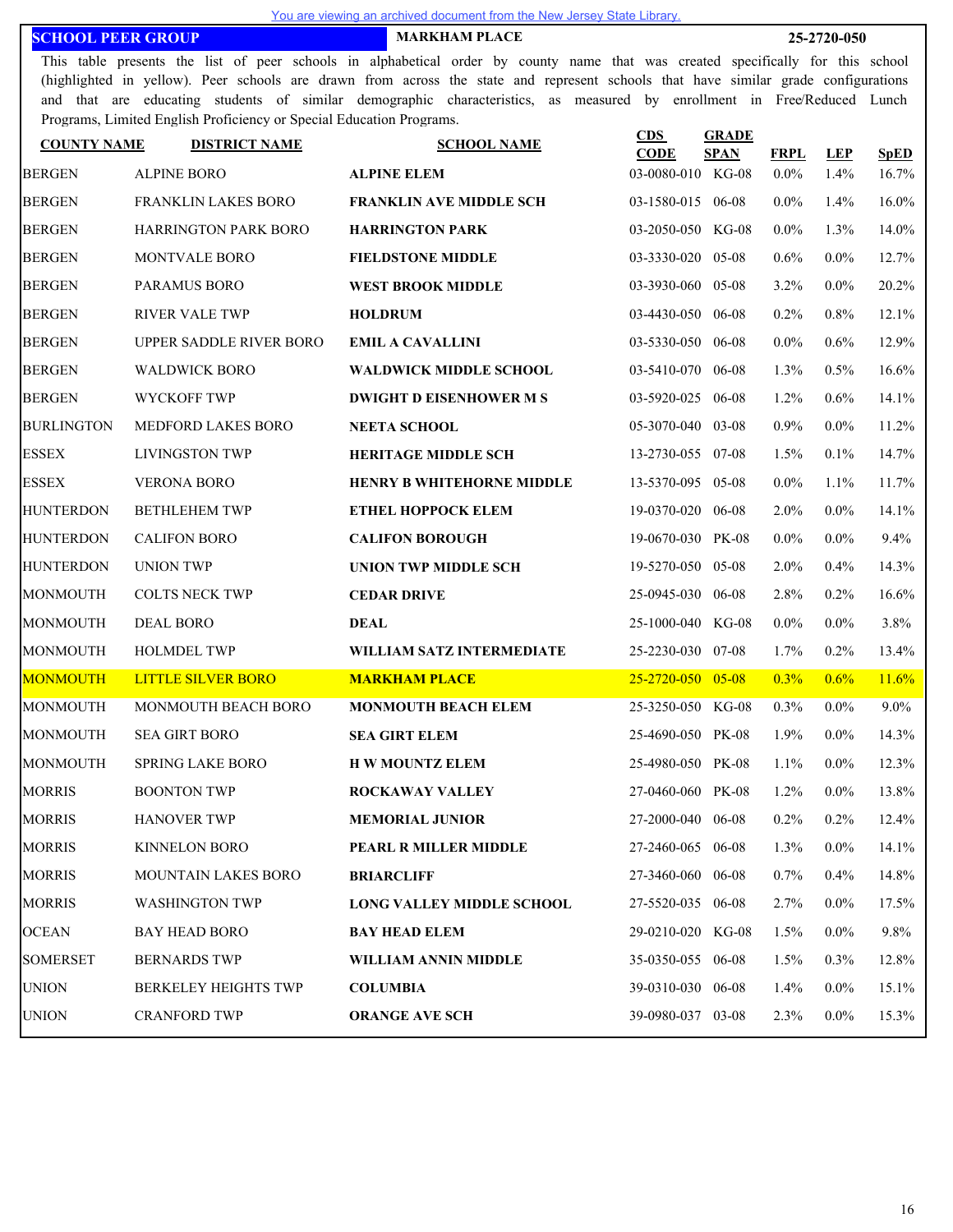**State of New Jersey**



### **LITTLE SILVER POINT ROAD POINT ROAD 25-2720-060 LITTLE SILVER, NJ 07739-1799**

This school's academic performance **is high when compared** to schools across the state. Additionally, its academic performance **lags in comparison** to its peers. This school's college and career readiness **is very high when compared** to schools across the state. Additionally, its college and career readiness **is about average when compared** to its peers. This school's student growth performance **is high when compared** to schools across the state. Additionally, its student growth performance **is about average when compared** to its peers.

| <b>Performance Areas</b>            | <b>Peer Rank (Percentile)</b> | <b>Statewide Rank</b> | <b>Percent of</b>  | <b>Improvement Status</b> |
|-------------------------------------|-------------------------------|-----------------------|--------------------|---------------------------|
|                                     |                               | (Percentile)          | <b>Targets Met</b> |                           |
|                                     |                               |                       |                    | N/A                       |
| <b>Academic Achievement</b>         | 36                            | 76                    | $100\%$            |                           |
|                                     |                               |                       |                    | <b>Rationale</b>          |
| <b>College and Career Readiness</b> | 52                            | 81                    | $100\%$            |                           |
|                                     |                               |                       |                    | N/A                       |
| <b>Student Growth</b>               | 54                            |                       | 100%               |                           |

**Very High Performance** is defined as being **equal to or above the 80.0th percentile.**

**High Performance** is defined as being **between the 60.0th and 79.9th percentiles.**

**Average Performance** is defined as being **between the 40.0th and 59.9th percentiles.**

**Lagging Performance** is defined as being **between the 20.0th and 39.9th percentiles.**

**Significantly Lagging Performance** is defined as being **equal to or below the 19.9th percentile.**

**Peer Schools** are schools that have similar grade levels and students with similar demographic characteristics, such as the percentage of students qualifying for Free/Reduced Lunch, Limited English Proficiency programs or Special Education programs.

## **Academic Achievement**

This school outperforms **76%** of schools statewide as noted by its statewide percentile ranking and **36%** of schools educating students with similar demographic characteristics as noted in its peer school percentile ranking in the performance area of Academic Achievement. Additionally, this school is meeting **100%** of its performance targets in the area of Academic Achievement.

#### **College and Career Readiness**

This school outperforms **81%** of schools statewide as noted by its statewide percentile ranking and **52%** of schools educating students with similar demographic characteristics as noted in its peer school percentile ranking in the performance area of College and Career Readiness. Additionally, this school is meeting **100%** of its performance targets in the area of College and Career Readiness.

## **Student Growth**

This school outperforms **61**% of schools statewide as noted by its statewide percentile ranking and **54%** of schools educating students with similar demographic characteristics as noted in its peer school percentile ranking in the performance area of Student Growth. Additionally, this school is meeting **100%** percentage of its performance targets in the area of Student Growth.

Academic Achievement measures the content knowledge students have in language arts literacy and math. For elementary and middle schools, this includes measures of the school's proficiency rate on both the Language Arts Literacy and Math sections of the New Jersey Assessment of Skills and Knowledge (NJ ASK). A proficiency rate is calculated by summing the count of students who scored either proficient or advanced proficient on the assessment and dividing by the count of valid test scores.



College and Career readiness measures the degree to which students are demonstrating behaviors that are indicative of future attendance and/or success in college and careers. For all elementary and middle schools, this includes a measurement of how many students are chronically absent. For schools with middle school grades, it also includes a measurement of how many students take Algebra I in either seventh or eighth grade.



Student Growth measures the performance of students from one year to the next on the New Jersey Assessment of Skills and Knowledge (NJ ASK) in Language Arts Literacy and Math when compared to students with a similar history of performance on NJ-ASK.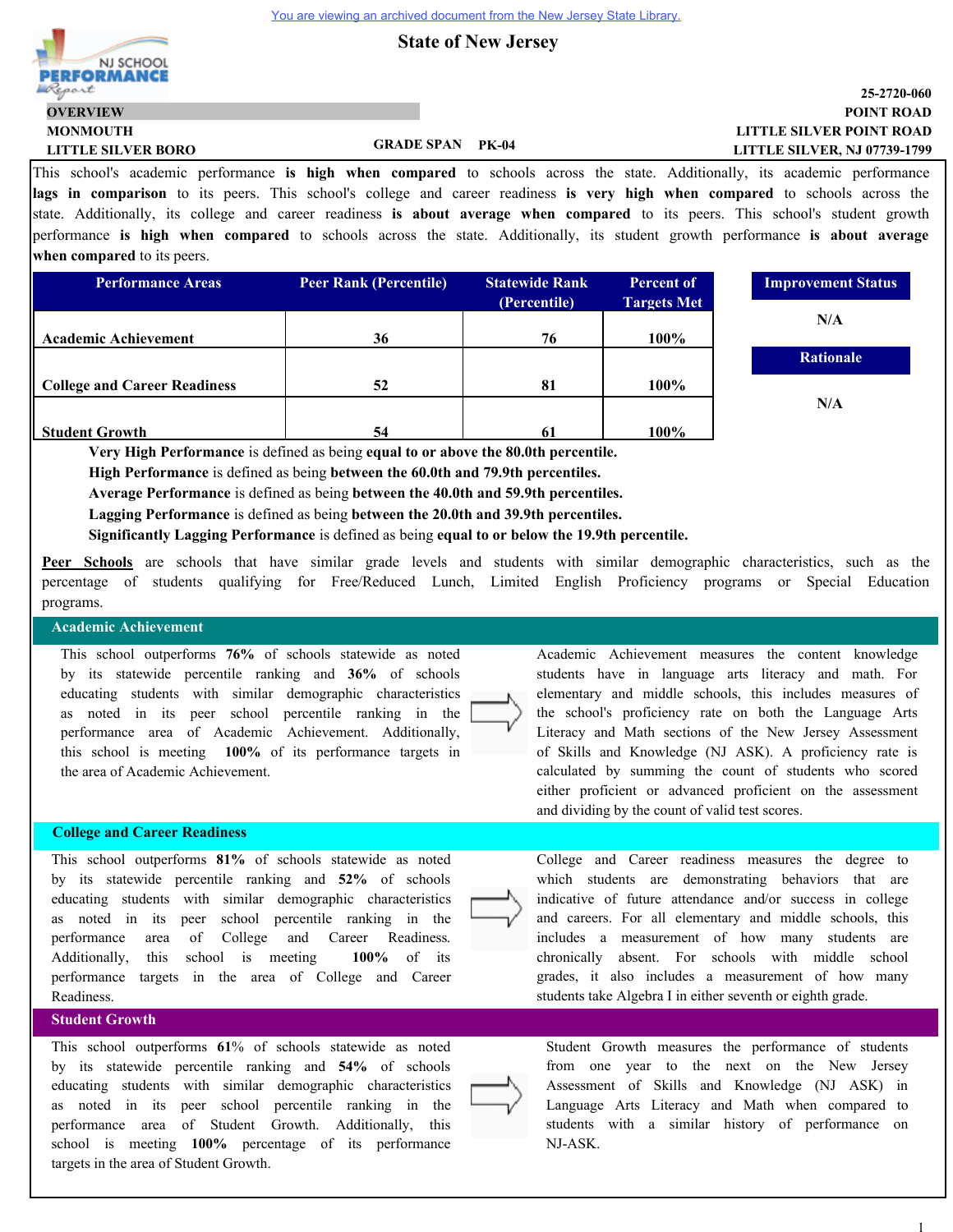NJ SCHOOL **PERFORMANCE** Report

## **DEMOGRAPHIC INFORMATION**

**MONMOUTH**

**LITTLE SILVER BORO GRADE SPAN PK-04**

# **Enrollment by Grade**

This graph presents the count of students who were 'on roll' by grade in October of each school year.



Note: "UG" represents the count of students who are 'on roll' in this school but who are educated in ungraded classrooms, meaning that the classrooms may contain students from multiple grade levels.

| <b>Total School Enrollment</b> |  |  |  |  |
|--------------------------------|--|--|--|--|
| 2010-11<br>$44^{\circ}$        |  |  |  |  |
| 2011-12                        |  |  |  |  |



# **Current Year Enrollment by Program Participation**

| 2011-2012                                     | <b>Count of</b> | $%$ of            |
|-----------------------------------------------|-----------------|-------------------|
|                                               | <b>Students</b> | <b>Enrollment</b> |
| <b>Students with Disability</b>               | 71              | 17%               |
| <b>Economically Disadvantaged</b><br>Students |                 | $0.5\%$           |
| Limited English Proficient                    |                 |                   |
| <b>adents</b>                                 |                 | $0.0\%$           |

### **LITTLE SILVER POINT ROAD POINT ROAD 25-2720-060 LITTLE SILVER, NJ 07739-1799**

# **Language Diversity**

This table presents the percentage of students who primarily speak each language in their home.

| 2011-12 | Percent |
|---------|---------|
| English | 99.6%   |
| Flemish | $0.2\%$ |
| German  | $0.2\%$ |

# **Enrollment by Ethnic/Racial Subgroup**

This graph presents the percentages of enrollment for each subgroup defined by the No Child Left Behind Act of 2001



# **Enrollment by Gender**



This graph presents the count of students by gender who were 'on roll' in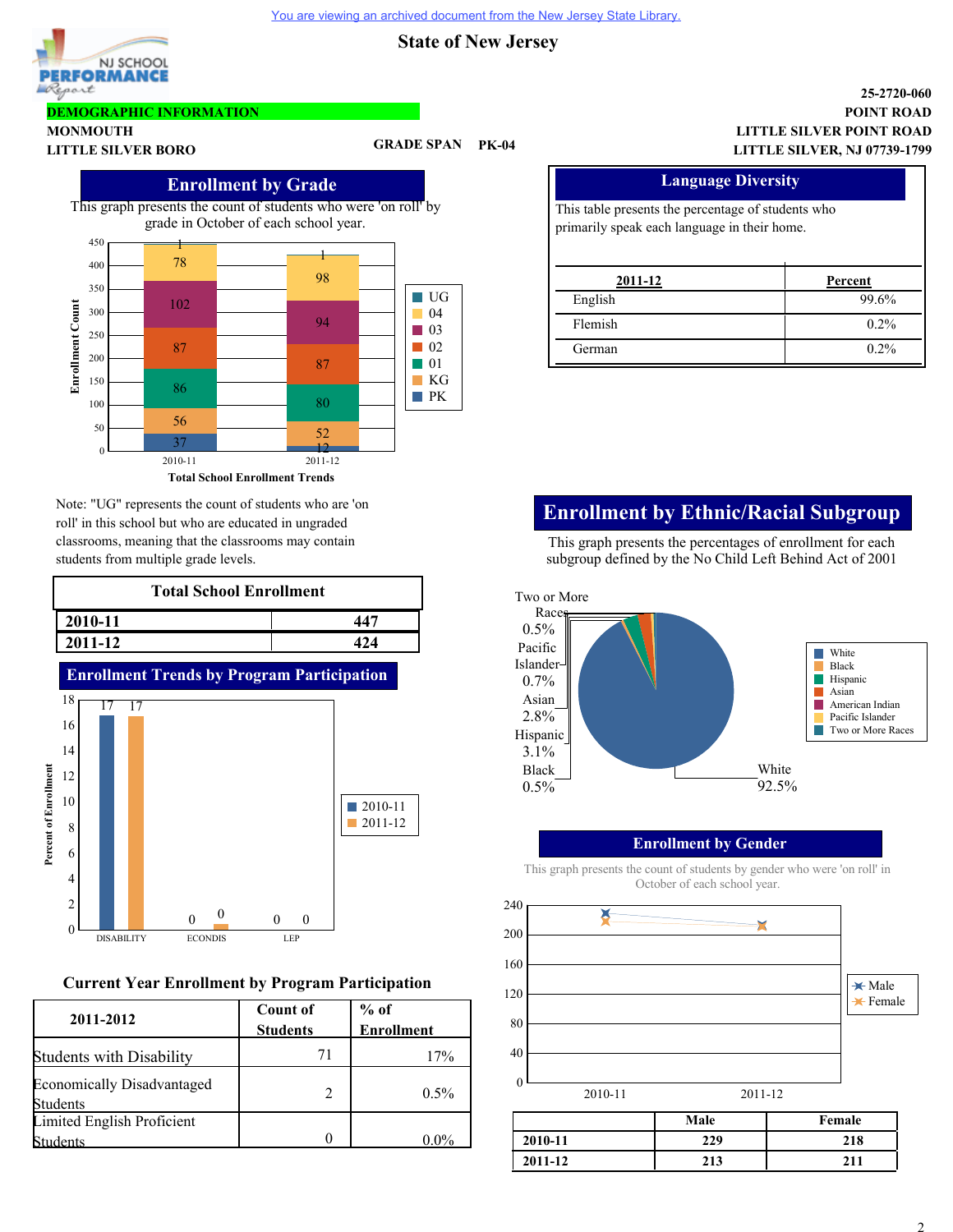

# **LITTLE SILVER BORO GRADE SPAN PK-04**

### **LITTLE SILVER POINT ROAD POINT ROAD 25-2720-060 LITTLE SILVER, NJ 07739-1799**

Academic Achievement measures the content knowledge students have in language arts literacy and math. In elementary and middle school, this includes the outcomes of the New Jersey Assessment of Skills and Knowledge (NJASK). The first column - Schoolwide Performance - in the table below includes measures of the total schoolwide proficiency rate in both language arts literacy and math across multiple administrations of the assessment . The second column - Peer School Percentile Rank - indicates where the school's proficiency rate compares to its group of peer schools. For example, a school that has a peer school percentile rank of 65 has a proficiency rate that is higher than 65% of its peer schools. The third column - Statewide Percentile Rank - indicates where the school's proficiency rate compares to schools across the state. For example, a school that has a statewide percentile rank of 30 has a proficiency rate that is higher than 30% of all schools with HSPA scores statewide. The last column - Percent of Targets Met presents the percentage of progress targets met as defined by the NJDOE's NCLB waiver.

The Summary row presents the averages of the peer school percentile ranks, the average of statewide percentile ranks and the percentage of statewide targets met.

| <b>Academic Achievement Indicators</b>    | <b>Schoolwide</b><br>Performance | Peer Rank<br>(Percentile) | <b>State Rank</b><br>(Percentile) | <b>Percent of Targets</b><br>Met |
|-------------------------------------------|----------------------------------|---------------------------|-----------------------------------|----------------------------------|
| NJASK Language Arts Proficiency and above | 84%                              | 55                        | 88                                | $100\%$                          |
| NJASK Math Proficiency and above          | 89%                              | 16                        | 64                                | 100%                             |
| <b>SUMMARY - Academic Achievement</b>     |                                  | 36                        | 76                                | 100%                             |

# **NCLB Progress Targets - Language Arts Literacy**

This table presents the Progress Targets as uniquely calculated for each subgroup in each school under NJDOE's NCLB waiver. The methodology as defined by the United States Department of Education - is calculated so that each subgroup will halve the gap between their 2011 proficiency rate and 100% proficiency by 2017.

| <b>Subgroups</b>                       | <b>Total Valid</b><br><b>Scores</b> | Pass<br>Rate | <b>Target</b> | Met<br>Target? |
|----------------------------------------|-------------------------------------|--------------|---------------|----------------|
| Schoolwide                             | 186                                 | 84.4         | 84.3          | <b>YES</b>     |
| White                                  | 177                                 | 83.7         | 84.2          | YES*           |
| <b>Black</b>                           |                                     |              |               |                |
| Hispanic                               |                                     |              |               |                |
| American Indian                        |                                     |              |               |                |
| Asian                                  |                                     |              |               |                |
| Two or More Races                      |                                     |              |               |                |
| <b>Students with Disability</b>        | 31                                  | 58.1         | 56.9          | <b>YES</b>     |
| Limited English<br>Proficient Students |                                     |              |               |                |
| Economically<br>Disadvantaged Students |                                     |              |               |                |

**Proficiency Trends - Language Arts Literacy**

This graph presents the percentage of students who scored in the Advanced Proficient, Proficient and Partially Proficient categories of the statewide Language Arts Literacy assessment over the prior four years.



**YES\* = Met Progress Target(Confidence Interval Applied)**

Data is presented for subgroups when the count is high enough under NCLB suppression rules.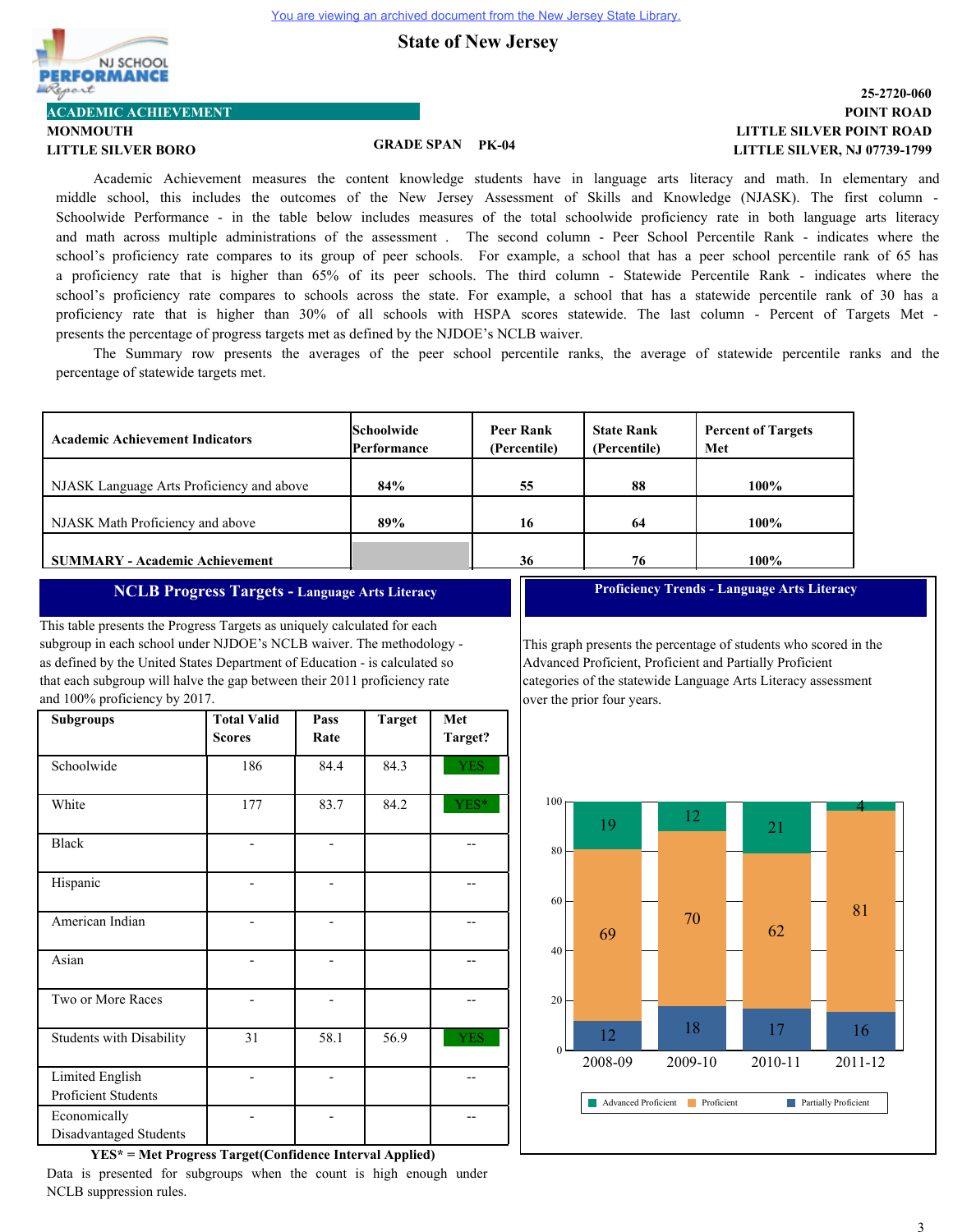

# **LITTLE SILVER BORO GRADE SPAN PK-04**

### **NCLB Progress Targets - Math**

This table presents the Progress Targets as uniquely calculated for each subgroup in each school under NJDOE's NCLB waiver. The methodology - as defined by the United States Department of Education - is calculated so that each subgroup will halve the gap between their 2011 proficiency rate and 100% proficiency by 2017.

| <b>Subgroups</b>                | <b>Total Valid</b><br><b>Scores</b> | Pass<br>Rate | <b>Target</b> | Met<br>Target? |
|---------------------------------|-------------------------------------|--------------|---------------|----------------|
|                                 |                                     |              |               |                |
| Schoolwide                      | 186                                 | 89.3         | 90            | YES*           |
|                                 |                                     |              |               |                |
| White                           | 177                                 | 88.7         | 90            | YES*           |
|                                 |                                     |              |               |                |
| <b>Black</b>                    |                                     |              |               |                |
|                                 |                                     |              |               |                |
| Hispanic                        |                                     |              |               |                |
|                                 |                                     |              |               |                |
| American Indian                 |                                     |              |               |                |
|                                 |                                     |              |               |                |
| Asian                           |                                     |              |               |                |
|                                 |                                     |              |               |                |
| Two or More Races               |                                     |              |               |                |
|                                 |                                     |              |               |                |
| <b>Students with Disability</b> | 31                                  | 71           | 81.1          | YES*           |
|                                 |                                     |              |               |                |
| Limited English                 |                                     |              |               |                |
| Proficient Students             |                                     |              |               |                |
| Economically                    |                                     |              |               |                |
| Disadvantaged Students          |                                     |              |               |                |

**YES\* = Met Progress Target(Confidence Interval Applied)**

Data is presented for subgroups when the count is high enough under NCLB suppression rules.

## **LITTLE SILVER POINT ROAD POINT ROAD 25-2720-060 LITTLE SILVER, NJ 07739-1799**

#### **Proficiency Trends - Math**

This graph presents the percentage of students who scored in the Advanced Proficient, Proficient and Partially Proficient categories of the statewide Math assessment over the prior four years.

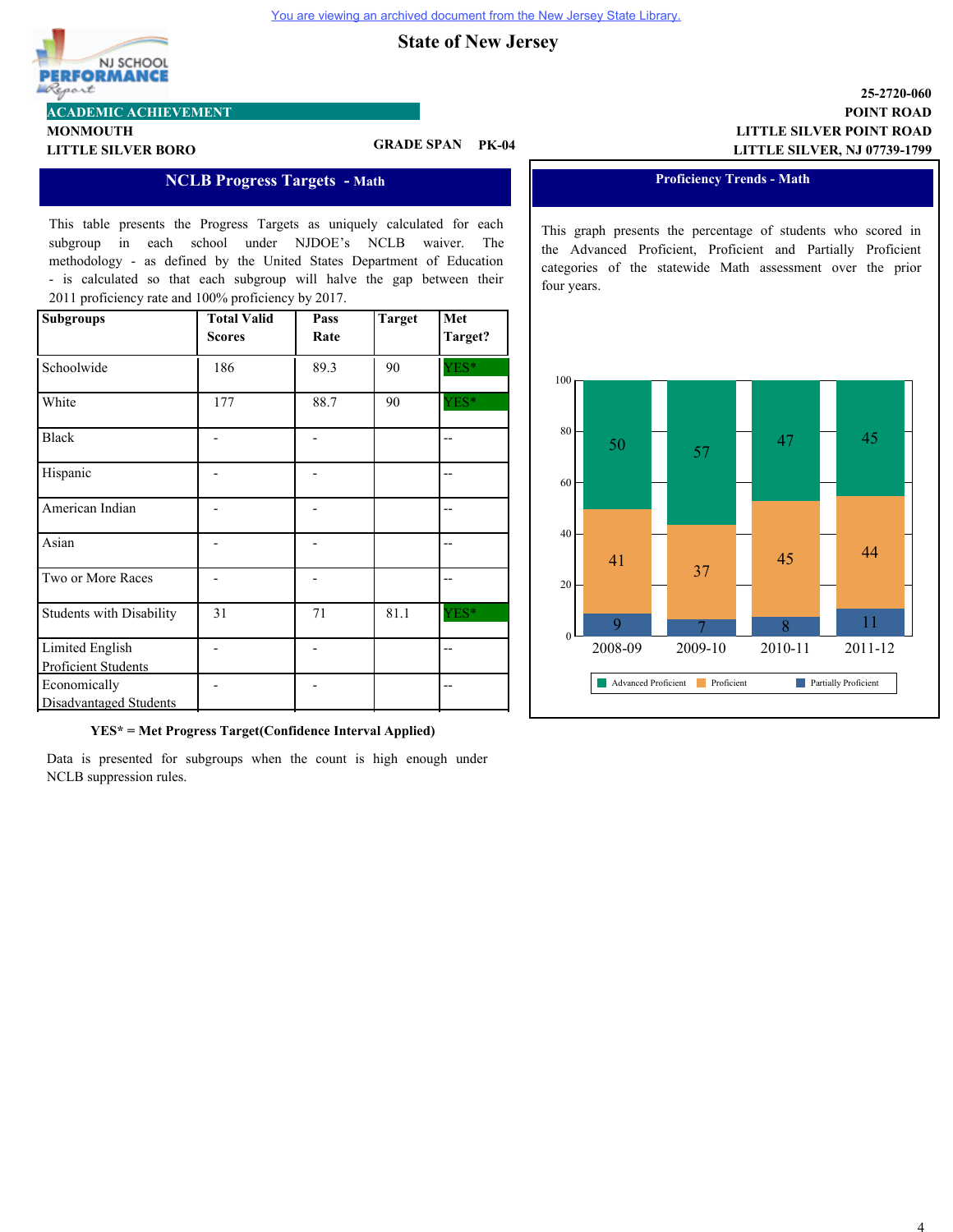

**MONMOUTH**

**LITTLE SILVER BORO GRADE SPAN PK-04**

**NJASK Results - Language Arts Literacy Grade Level - 03**

This table presents the grade level proficiency results, as measured by NJASK, in Advanced Proficient, Proficient, and Partially Proficient categories for all appropriate subgroups.

| <b>Subgroups</b>                           | Advanced<br>Proficient | Proficient | <b>Partially</b><br>Proficient |
|--------------------------------------------|------------------------|------------|--------------------------------|
| Schoolwide                                 | $1\%$                  | 85%        | 14%                            |
| White                                      | $1\%$                  | 84%        | 14%                            |
| <b>Black</b>                               |                        |            |                                |
| Hispanic                                   |                        |            |                                |
| American Indian                            | N/A                    | N/A        | N/A                            |
| Asian                                      |                        |            |                                |
| Two or More Races                          | N/A                    | N/A        | N/A                            |
| Students w/ Disability                     | 0%                     | 71%        | 29%                            |
| Limited English Proficient Students        | N/A                    | N/A        | N/A                            |
| <b>Economically Disadvantaged Students</b> |                        |            |                                |

Data is presented for subgroups when the count is high enough under NCLB suppression rules.

#### **NJASK Results - Language Arts Literacy Grade Level - 04**

This table presents the grade level proficiency results, as measured by NJASK, in Advanced Proficient, Proficient, and Partially Proficient categories for all appropriate subgroups.

| <b>Subgroups</b>                           | Advanced<br>Proficient | Proficient | <b>Partially</b><br>Proficient |
|--------------------------------------------|------------------------|------------|--------------------------------|
| Schoolwide                                 | 6%                     | 77%        | 17%                            |
| White                                      | 6%                     | 76%        | 18%                            |
| <b>Black</b>                               | N/A                    | N/A        | N/A                            |
| Hispanic                                   |                        |            |                                |
| American Indian                            | N/A                    | N/A        | N/A                            |
| Asian                                      |                        |            |                                |
| Two or More Races                          | N/A                    | N/A        | N/A                            |
| Students w/ Disability                     |                        |            |                                |
| Limited English Proficient Students        | N/A                    | N/A        | N/A                            |
| <b>Economically Disadvantaged Students</b> | N/A                    | N/A        | N/A                            |

Data is presented for subgroups when the count is high enough under NCLB suppression rules.

## **LITTLE SILVER POINT ROAD POINT ROAD 25-2720-060 LITTLE SILVER, NJ 07739-1799**

**NJASK Proficiency Trends - Language Arts Literacy - Grade Level - 03**

This graph presents the grade level outcomes in the categories of Advanced Proficient, Proficient, and Partially Proficient over the last four years.



## **NJASK Proficiency Trends - Language Arts Literacy - Grade Level - 04**

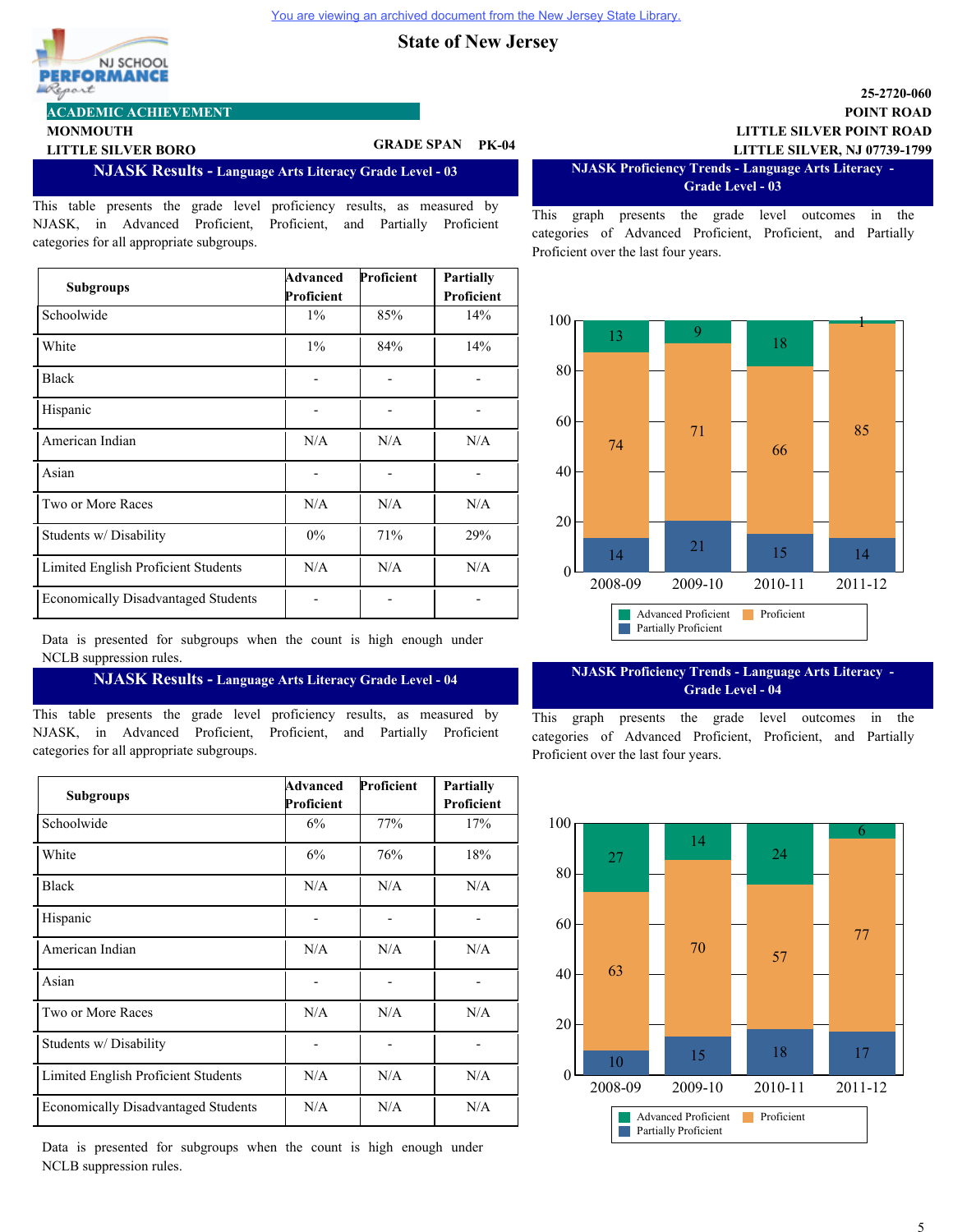**State of New Jersey**



**MONMOUTH**

### **LITTLE SILVER POINT ROAD POINT ROAD 25-2720-060 LITTLE SILVER, NJ 07739-1799**

**LITTLE SILVER BORO GRADE SPAN PK-04**

**2011 National Assessment Educational Progress (NAEP)**

The National Assessment of Educational Progress (NAEP) is the largest national assessment of what our nation's students know and can do. NAEP assesses fourth-, eighth-, and twelfth-grade students in subjects such as reading, mathematics, science, and writing. The reporting of NAEP scores on state report cards is a federal mandate. The results of NAEP are also published as the Nation's Report Card, and are available for the nation, states, and, in some cases, urban districts. The NAEP scores on the report card include grades four and eight 2011 reading and math scores for New Jersey which are the last scores published. For subgroup outcomes, visit :

<http://www.nj.gov/education/pr/2013/naep/naep4read.html> For more information, visit <http://nces.ed.gov/nationsreportcard/>

|                        | <b>Proficiency Percentages</b> |                    |              |            |          |
|------------------------|--------------------------------|--------------------|--------------|------------|----------|
| <b>Grade 4 Reading</b> | <b>State/Nation</b>            | <b>Below Basic</b> | <b>Basic</b> | Proficient | Advanced |
| All Students           | State (NJ)                     | 21.9               | 34.2         | 32.5       | 11.4     |
| All Students           | Nation                         | 33.8               | 33.8         | 24.9       | د.       |

#### **2011 National Assessment Educational Progress (NAEP)**

The National Assessment of Educational Progress (NAEP) is the largest national assessment of what our nation's students know and can do. NAEP assesses fourth-, eighth-, and twelfth-grade students in subjects such as reading, mathematics, science, and writing. The reporting of NAEP scores on state report cards is a federal mandate. The results of NAEP are also published as the Nation's Report Card, and are available for the nation, states, and, in some cases, urban districts. The NAEP scores on the report card include grades four and eight 2011 reading and math scores for New Jersey which are the last scores published. For subgroup outcomes, visit :

<http://www.nj.gov/education/pr/2013/naep/naep8read.html> For more information, visit  $\leq$ http://nces.ed.gov/nationsreportcard/>

|                        | <b>Proficiency Percentages</b> |                    |              |            |          |
|------------------------|--------------------------------|--------------------|--------------|------------|----------|
| <b>Grade 8 Reading</b> | <b>State/Nation</b>            | <b>Below Basic</b> | <b>Basic</b> | Proficient | Advanced |
| All Students           | State (NJ)                     | 15.8               | 39.5         | 38.6       | 6.2      |
| All Students           | Nation                         | 25.3               | 43.0         | 28.6       | 3.0      |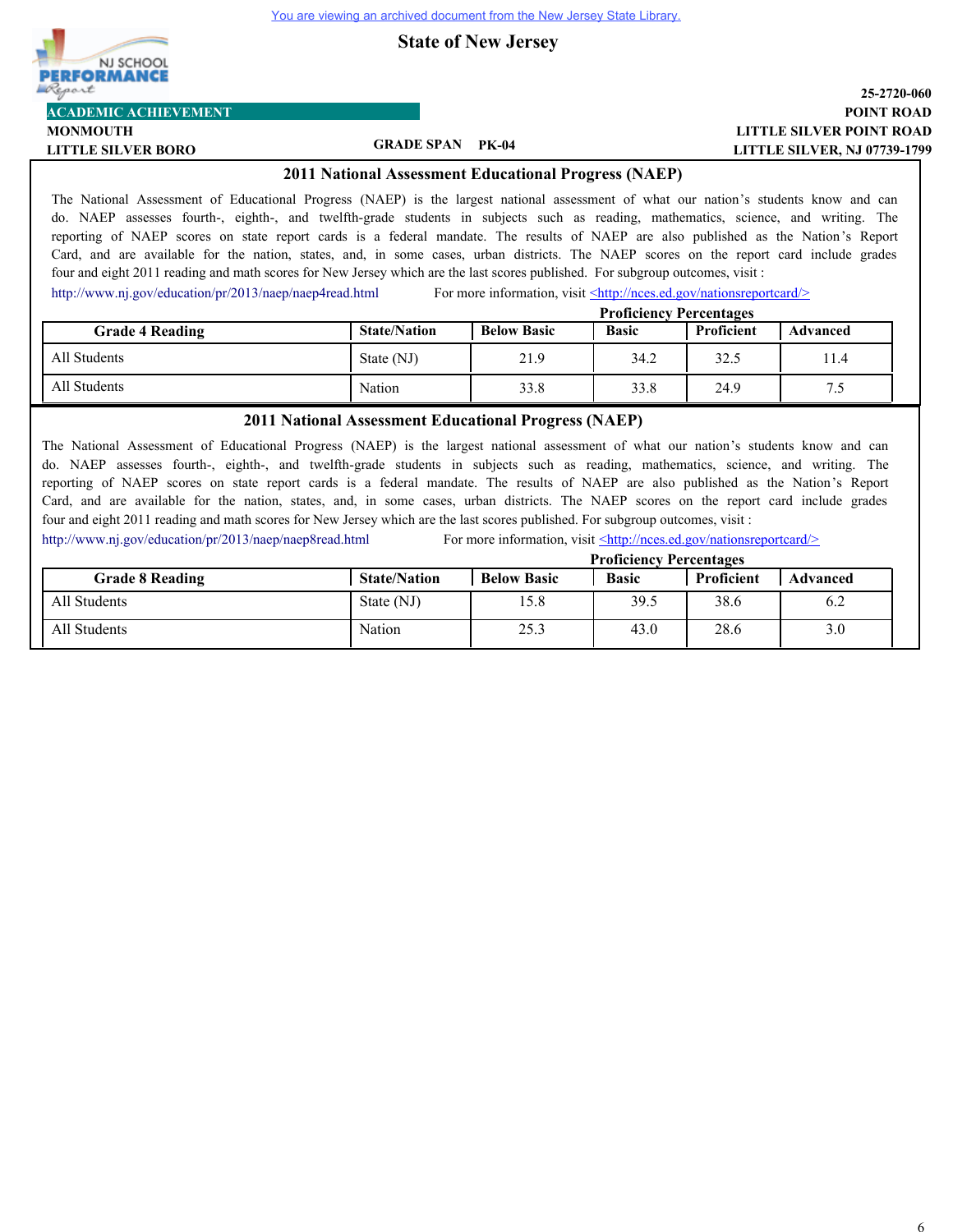

# **ACADEMIC ACHIEVEMENT**

**MONMOUTH**

# **LITTLE SILVER BORO GRADE SPAN PK-04**

**NJASK Results - Math Grade Level - 03**

This table presents the grade level proficiency results, as measured by NJASK, in Advanced Proficient, Proficient, and Partially Proficient categories for all appropriate subgroups.

| <b>Subgroups</b>                           | Advanced<br>Proficient | Proficient | Partially<br>Proficient |
|--------------------------------------------|------------------------|------------|-------------------------|
| Schoolwide                                 | 53%                    | 36%        | 11%                     |
| White                                      | 53%                    | 35%        | 12%                     |
| <b>Black</b>                               |                        |            |                         |
| Hispanic                                   |                        |            |                         |
| American Indian                            | N/A                    | N/A        | N/A                     |
| Asian                                      |                        |            |                         |
| Two or More Races                          | N/A                    | N/A        | N/A                     |
| Students w/ Disability                     | 24%                    | 52%        | 24%                     |
| Limited English Proficient Students        | N/A                    | N/A        | N/A                     |
| <b>Economically Disadvantaged Students</b> |                        |            |                         |

Data is presented for subgroups when the count is high enough under NCLB suppression rules.

# **NJASK Results - Math Grade Level - 04**

This table presents the grade level proficiency results, as measured by NJASK, in Advanced Proficient, Proficient, and Partially Proficient categories for all appropriate subgroups.

| <b>Subgroups</b>                           | Advanced<br>Proficient | Proficient | <b>Partially</b><br><b>Proficient</b> |
|--------------------------------------------|------------------------|------------|---------------------------------------|
| Schoolwide                                 | 38%                    | 52%        | 10%                                   |
| White                                      | 38%                    | 51%        | 11%                                   |
| <b>Black</b>                               | N/A                    | N/A        | N/A                                   |
| Hispanic                                   |                        |            |                                       |
| American Indian                            | N/A                    | N/A        | N/A                                   |
| Asian                                      |                        |            |                                       |
| Two or More Races                          | N/A                    | N/A        | N/A                                   |
| Students w/ Disability                     |                        |            |                                       |
| Limited English Proficient Students        | N/A                    | N/A        | N/A                                   |
| <b>Economically Disadvantaged Students</b> | N/A                    | N/A        | N/A                                   |

Data is presented for subgroups when the count is high enough under NCLB suppression rules.

**LITTLE SILVER POINT ROAD POINT ROAD 25-2720-060 LITTLE SILVER, NJ 07739-1799**

**NJASK Proficiency Trends - Math - Grade Level - 03**

This graph presents the grade level outcomes in the categories of Advanced Proficient, Proficient, and Partially Proficient over the last four years.



**NJASK Proficiency Trends - Math - Grade Level - 04**

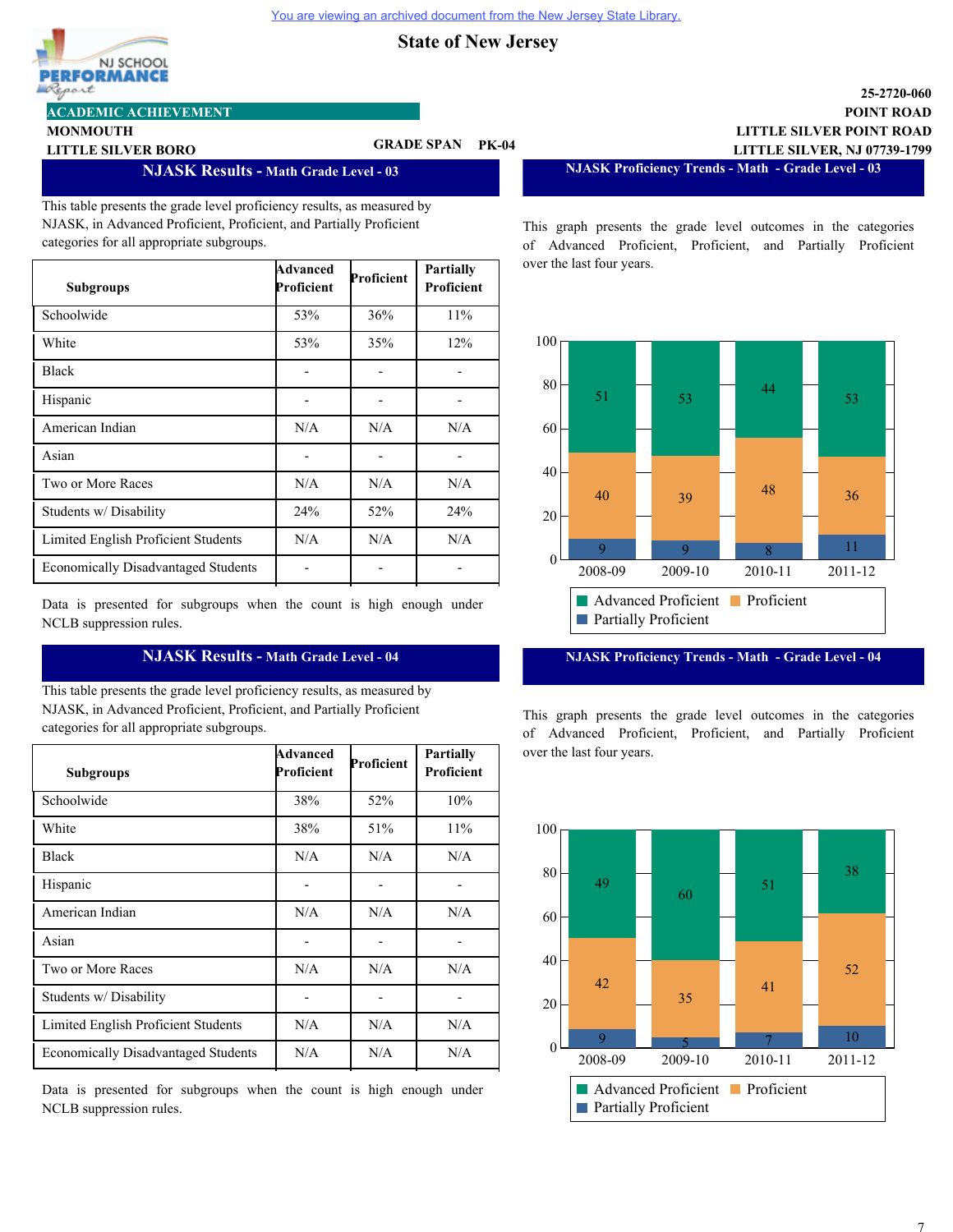NJ SCHOOL **PERFORMANCE** Llegart **ACADEMIC ACHIEVEMENT**

# **State of New Jersey**

## **LITTLE SILVER POINT ROAD POINT ROAD 25-2720-060 LITTLE SILVER, NJ 07739-1799**

**LITTLE SILVER BORO GRADE SPAN PK-04**

**MONMOUTH**

**2011 National Assessment Educational Progress (NAEP)**

The National Assessment of Educational Progress (NAEP) is the largest national assessment of what our nation's students know and can do. NAEP assesses fourth-, eighth-, and twelfth-grade students in subjects such as reading, mathematics, science, and writing. The reporting of NAEP scores on state report cards is a federal mandate. The results of NAEP are also published as the Nation's Report Card, and are available for the nation, states, and, in some cases, urban districts. The NAEP scores on the report card include grades four and eight 2011 reading and math scores for New Jersey which are the last scores published. For subgroup outcomes, visit :

<http://www.nj.gov/education/pr/2013/naep/naep4math.html> For more information, visit <http://nces.ed.gov/nationsreportcard/>

|                     | <b>Proficiency Percentages</b> |                    |              |            |                 |
|---------------------|--------------------------------|--------------------|--------------|------------|-----------------|
| <b>Grade 4 Math</b> | <b>State/Nation</b>            | <b>Below Basic</b> | <b>Basic</b> | Proficient | <b>Advanced</b> |
| All Students        | State (NJ)                     | 1.0                | 38.3         | 40.9       | 9.8             |
| All Students        | Nation                         | 18.1               | 42.3         | 33.2       | 6.5             |

### **2011 National Assessment Educational Progress (NAEP)**

The National Assessment of Educational Progress (NAEP) is the largest national assessment of what our nation's students know and can do. NAEP assesses fourth-, eighth-, and twelfth-grade students in subjects such as reading, mathematics, science, and writing. The reporting of NAEP scores on state report cards is a federal mandate. The results of NAEP are also published as the Nation's Report Card, and are available for the nation, states, and, in some cases, urban districts. The NAEP scores on the report card include grades four and eight 2011 reading and math scores for New Jersey which are the last scores published.For subgroup outcomes, visit :

<http://www.nj.gov/education/pr/2013/naep/naep8math.html> For more information, visit <http://nces.ed.gov/nationsreportcard/>

|                     |                     |                    | <b>Proficiency Percentages</b> |                   |          |
|---------------------|---------------------|--------------------|--------------------------------|-------------------|----------|
| <b>Grade 8 Math</b> | <b>State/Nation</b> | <b>Below Basic</b> | <b>Basic</b>                   | <b>Proficient</b> | Advanced |
| All Students        | State (NJ)          | 17.8               | 35.3                           | 33.2              | 13.6     |
| All Students        | Nation              | 27.7               | 38.8                           | 25.7              | 7.8      |

3

# **NJASK Results - Science Grade Level - 04**

This table presents the grade level proficiency results, as measured by NJASK, in Advanced Proficient, Proficient, and Partially Proficient categories for all appropriate subgroups

| <b>Subgroups</b>                                                                               | Advanced<br>Proficient | Proficient | Partially<br><b>Proficient</b> |
|------------------------------------------------------------------------------------------------|------------------------|------------|--------------------------------|
| Schoolwide                                                                                     | 64%                    | 35%        | $1\%$                          |
| White                                                                                          | 64%                    | 35%        | $1\%$                          |
| <b>Black</b>                                                                                   | N/A                    | N/A        | N/A                            |
| Hispanic                                                                                       |                        |            |                                |
| American Indian                                                                                | N/A                    | N/A        | N/A                            |
| Asian                                                                                          |                        |            |                                |
| Two or More Races                                                                              | N/A                    | N/A        | N/A                            |
| Students w/Disability                                                                          |                        |            |                                |
| Limited English Proficient Students                                                            | N/A                    | N/A        | N/A                            |
| <b>Economically Disadvantaged Students</b>                                                     | N/A                    | N/A        | N/A                            |
| Data is presented for subgroups when the count is high enough under<br>NCLB suppression rules. |                        |            |                                |

**NJASK Proficiency Trends - Science - Grade Level - 04**

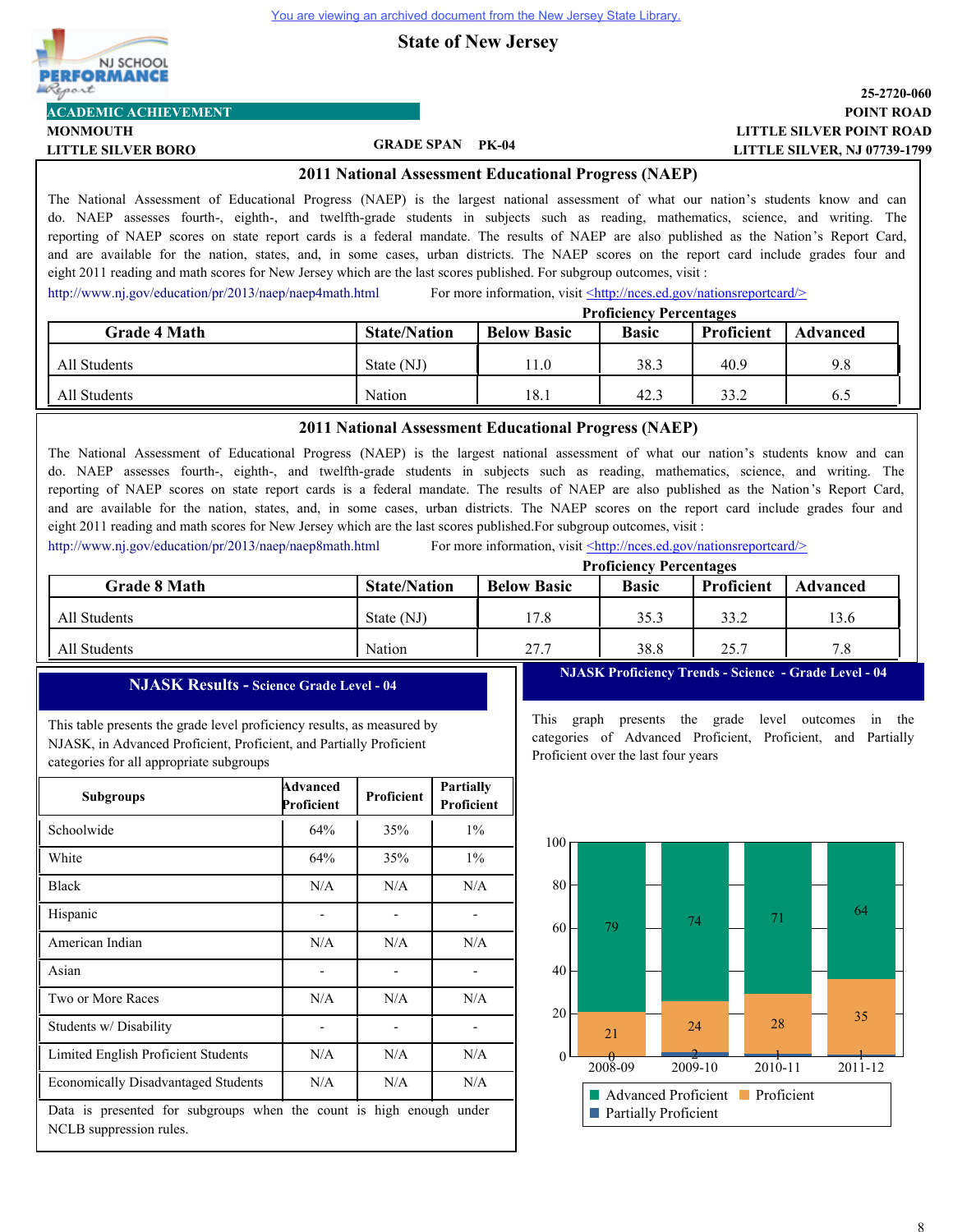**State of New Jersey**



## **LITTLE SILVER POINT ROAD POINT ROAD 25-2720-060 LITTLE SILVER, NJ 07739-1799**

Students in both elementary and middles schools begin to demonstrate college readiness behaviors long before they even enter high school. Among the behaviors that research has shown to be indicative of success and college and career readiness are regularly attending school and challenging themselves with rigorous course work. First, the table presents the percentage of students, as measured against the school's enrollment in seventh and eighth grade, who were reported via NJSMART as being enrolled in Algebra I. The table also presents the percentage of students who were chronically absent during the prior school year. A chronically absent student is a student who was not present for any reason for more than 10% of the total days possible for that individual student.

The first column - Schoolwide Performance - represents the outcomes for these particular indicators in this school. The second column - Peer School Percentile Rank - indicates how the school's performance compares to its group of peer schools. For example, a school whose peer school rank is 65 in Algebra I Enrollment has a higher Algebra I Enrollment than 65% of its peer group. The third column - Statewide Percentile Rank - indicates how the school's performance compares to schools across the state. The fourth column - Statewide Target - provides the statewide targets for each of these indicators. The last column - Met Target? - indicates whether the School Performance met or exceeded the statewide target.

The Summary row presents the averages of the peer school percentile ranks, the average of statewide percentile ranks and the percentage of statewide targets met.

| <b>College and Career Readiness</b> | School      | Peer Rank    | <b>Statewide Rank</b> | <b>Statewide</b> | Met Target? |
|-------------------------------------|-------------|--------------|-----------------------|------------------|-------------|
| <b>Indicators</b>                   | Performance | (Percentile) | (Percentile)          | <b>Target</b>    |             |
|                                     |             |              |                       |                  |             |
| Chronic Absenteeism $(\% )$         | 3%          | 52           |                       | 6%               | <b>YES</b>  |
|                                     |             |              |                       |                  |             |
| Summarv                             |             |              |                       |                  | $100\%$     |

**Chronic Absenteeism** - Number of students in the most recent school year that missed 10% or more of the instructional days in the school year divided by the total number of students enrolled.

#### **Absenteeism**

The chart below presents the percentage of students who were absent in each category of absence: 0 absences, 1- 5 absences, 6 - 10 absences, 11 - 15 absences, and more than 15 absences. An absence is defined as being 'not present' and includes the days missed regardless of whether they were determined to be excused or unexcused by the school.

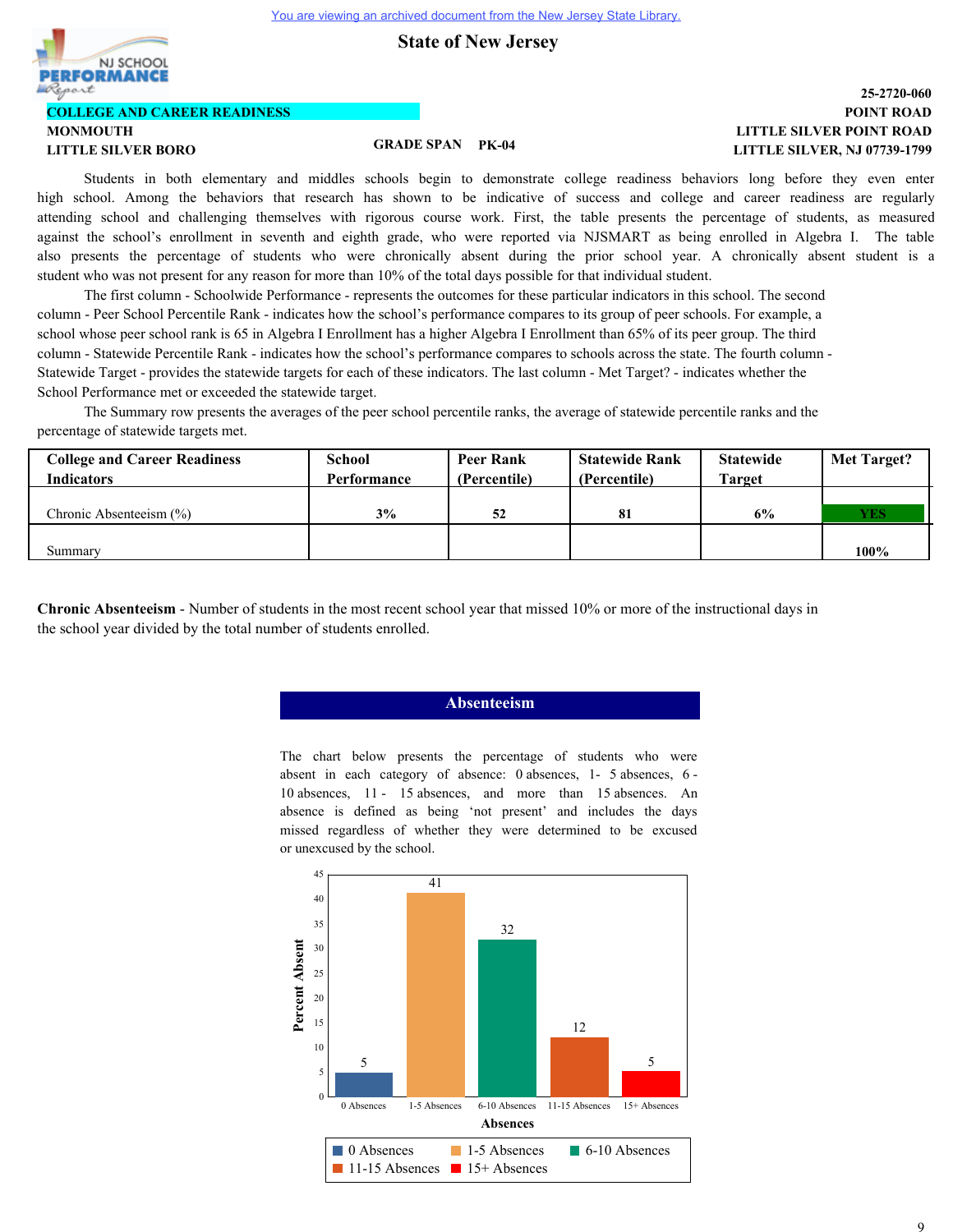**State of New Jersey**



## **LITTLE SILVER POINT ROAD POINT ROAD 25-2720-060 LITTLE SILVER, NJ 07739-1799**

This section of the performance report presents data about student growth, utilizing the Student Growth Percentile Methodology (SGP). SGP creates a measure of how students progressed in grades 4 through 8 in NJ ASK Language Arts Literacy and Math when compared to other students with a similar NJ ASK test score history. A short video explaining the methodology can be found here: http://www.state.nj.us/education/njsmart/performance/

The first column - Schoolwide Performance - presents the schoolwide median growth score in either Language Arts Literacy or Math for all students in the school. The second column - Peer Rank - indicates how the school's growth performance compares to its group of peer schools. The third column - Statewide Rank - indicates how a school compares to schools across the state. The last column - Met Target? - indicates whether the school's performance met or exceeded the target.

The summary row presents the averages of the peer school percentile ranks, the averages of statewide percentile ranks, the percentage of statewide targets met.

| <b>Student Growth Indicators</b>       | <b>Schoolwide</b><br>Performance | Peer Rank<br>(Percentile) | <b>Statewide Rank</b><br>(Percentile) | <b>Statewide</b><br>Target | <b>Met Target?</b> |
|----------------------------------------|----------------------------------|---------------------------|---------------------------------------|----------------------------|--------------------|
|                                        |                                  |                           |                                       |                            |                    |
| <b>Student Growth on Language Arts</b> | 57                               | 50                        | 66                                    | 35                         | <b>YES</b>         |
|                                        |                                  |                           |                                       |                            |                    |
| <b>Student Growth on Math</b>          | 55                               | 57                        | 55                                    | 35                         | <b>YES</b>         |
|                                        |                                  |                           |                                       |                            |                    |
|                                        |                                  | 54                        | 61                                    |                            | 100%               |

# **Student Growth**

This table presents for all students with growth scores the interaction between their proficiency level on NJASK and their growth scores. For example, in the top left cell the percentage of students who are both partially proficient AND also demonstrating low growth is displayed.

| <b>Language Arts</b>                 |                               |       |       |  |  |
|--------------------------------------|-------------------------------|-------|-------|--|--|
| <b>GROWTH</b>                        |                               |       |       |  |  |
|                                      | <b>Typical</b><br>High<br>Low |       |       |  |  |
| <b>Partially</b><br>Proficient       | 13%                           | 3%    | $1\%$ |  |  |
| Proficient                           | 10%                           | 34%   | 33%   |  |  |
| <b>Advanced</b><br><b>Proficient</b> | $0\%$                         | $0\%$ | 6%    |  |  |

|                                |     | <b>GROWTH</b>  |       |
|--------------------------------|-----|----------------|-------|
|                                | Low | <b>Typical</b> | High  |
| <b>Partially</b><br>Proficient | 7%  | $2\%$          | $0\%$ |
| Proficient                     | 12% | 26%            | 15%   |
| <b>Advanced</b><br>Proficient  | 3%  | 9%             | 26%   |

 **Math**

**Low Growth** is defined as an **Student Growth Percentile score less than 35**. **Typical Growth** is defined as an **Student Growth Percentile score between 35 and 65. High Growth** is defined as a **Student Growth Percentile score higher than 65.**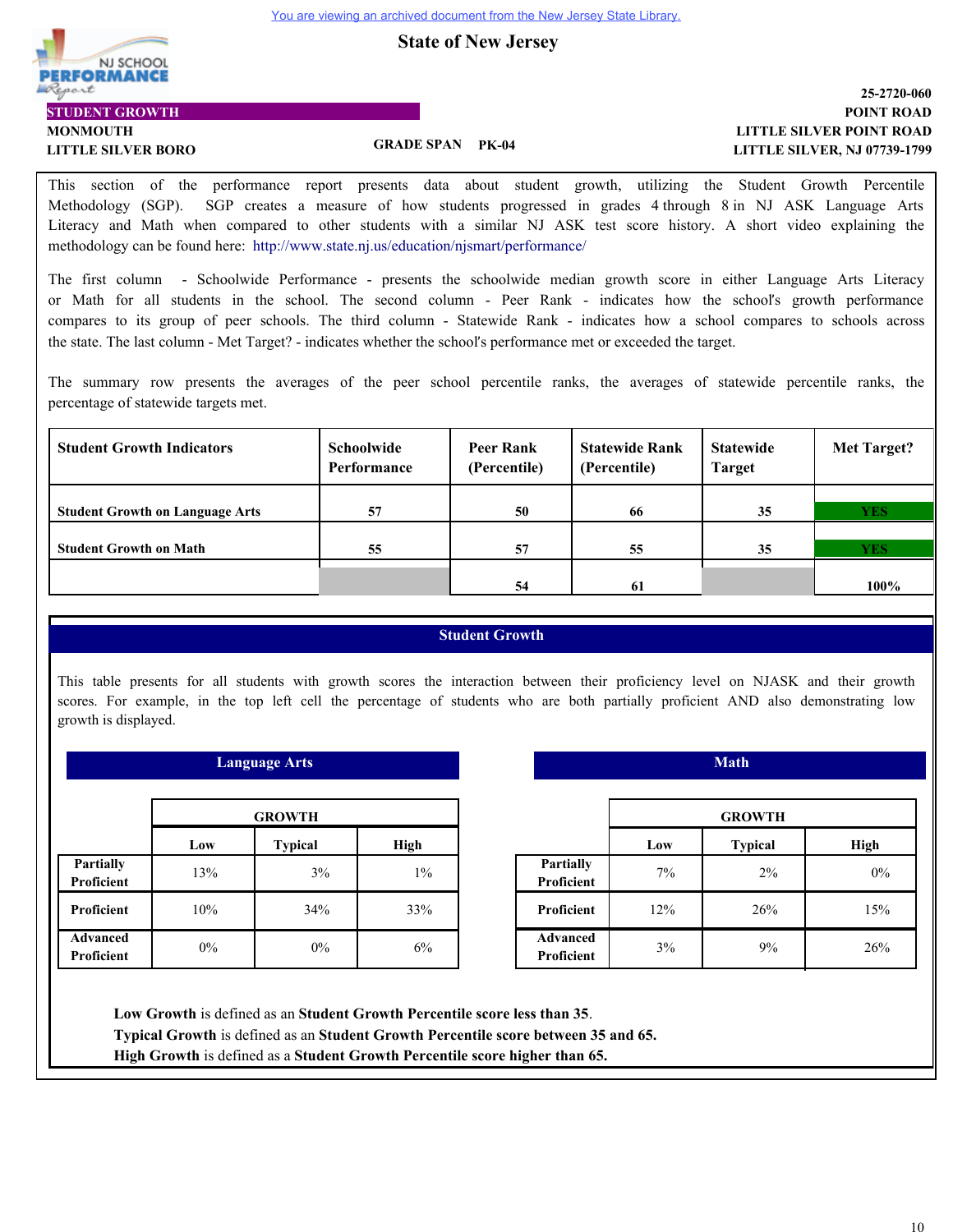**State of New Jersey**



### **LITTLE SILVER POINT ROAD POINT ROAD 25-2720-060 LITTLE SILVER, NJ 07739-1799**

**LITTLE SILVER BORO GRADE SPAN PK-04**

This section of the performance report presents data about the achievement gap that exists within a school - as measured by the difference between the students' scale scores at the 25th and 75th percentile in the school, the so-called Interquartile Range (IQR). Taken together with an understanding of the overall and average achievement levels in the school, the IQR furthers an understanding of the range of student outcomes that exist in a school. A school gap smaller than the state gap indicates that the school's range of student outcomes is narrower than the state's while a school gap larger than the state gap indicates that the school's range of student outcomes is larger than the state's.

### **Grade Level - 03 Grade Level - 03**

# **NJ ASK Language Arts 25th %ile vs 75th%ile**

This table presents the scale scores associated with students at the bottom (0th percentile), the 25th percentile, the 50th percentile, the 75th percentile and the top (99th percentile) of school's distribution

| Percentile       | <b>Scale Score</b>                 |                                   |
|------------------|------------------------------------|-----------------------------------|
| 99th             | 245                                |                                   |
| 75th             | 231                                |                                   |
| 50th             | 216                                |                                   |
| 25 <sub>th</sub> | 203                                |                                   |
| 0th              | 170                                |                                   |
|                  | <b>Scale Score Gap</b><br>- School | <b>Scale Score Gap</b><br>- State |
| 25th vs 75th Gap | 28                                 | 28                                |

#### **Grade Level - 04 Grade Level - 04**

#### **NJ ASK Language Arts 25th %ile vs 75th%ile**

This table presents the scale scores associated with students at the bottom (0th percentile), the 25th percentile, the 50th percentile, the 75th percentile and the top (99th percentile) of school's distribution

| Percentile       | <b>Scale Score</b>                 |                                   | Percentile       |                                    | <b>Scale Score</b> |
|------------------|------------------------------------|-----------------------------------|------------------|------------------------------------|--------------------|
| 99th             | 267                                |                                   | 99th             |                                    | 300                |
| 75th             | 227                                |                                   | 75th             |                                    | 263                |
| <b>50th</b>      | 219                                |                                   | <b>50th</b>      |                                    | 238                |
| 25 <sub>th</sub> | 205                                |                                   | 25 <sub>th</sub> |                                    | 221                |
| 0th              | 157                                |                                   | 0th              |                                    | 159                |
|                  | <b>Scale Score Gap</b><br>- School | <b>Scale Score Gap</b><br>- State |                  | <b>Scale Score Gap</b><br>- School | Scale Sco<br>$-St$ |
| 25th vs 75th Gap | 22                                 | 31                                | 25th vs 75th Gap | 42                                 | 56                 |

# **NJ ASK Math 25th %ile vs 75th%ile**

This table presents the scale scores associated with students at the bottom (0th percentile), the 25th percentile, the 50th percentile, the 75th percentile and the top (99th percentile) of school's distribution

| <b>Scale Score</b>                                                     | Percentile       | <b>Scale Score</b>                                                                                           |
|------------------------------------------------------------------------|------------------|--------------------------------------------------------------------------------------------------------------|
| 245                                                                    | 99th             | 300                                                                                                          |
| 231                                                                    | 75th             | 272                                                                                                          |
| 216                                                                    | <b>50th</b>      | 251                                                                                                          |
| 203                                                                    | 25 <sub>th</sub> | 221                                                                                                          |
| 170                                                                    | 0 <sub>th</sub>  | 150                                                                                                          |
| $S_{\text{calc}}$ $S_{\text{cone}}$ $C_{\text{om}}$<br>$\sim$ C $\sim$ |                  | $S_{\text{calc}}$ $S_{\text{acute}}$ $C_{\text{cm}}$<br>$S_{\text{calc}}$ $S_{\text{acute}}$ $C_{\text{cm}}$ |

| core Gap | <b>Scale Score Gap</b> |                  | <b>Scale Score Gap</b> | <b>Scale Score Gap</b> |
|----------|------------------------|------------------|------------------------|------------------------|
| :hool    | - State                |                  | - School               | - State                |
| 28       | 28                     | 25th vs 75th Gap |                        |                        |

#### **NJ ASK Math 25th %ile vs 75th%ile**

This table presents the scale scores associated with students at the bottom (0th percentile), the 25th percentile, the 50th percentile, the 75th percentile and the top (99th percentile) of school's distribution

| <b>Scale Score</b> | Percentile       | <b>Scale Score</b> |
|--------------------|------------------|--------------------|
| 267                | 99th             | 300                |
| 227                | 75th             | 263                |
| 219                | <b>50th</b>      | 238                |
| 205                | 25 <sub>th</sub> | 221                |
| 157                | 0th              | 159                |

| core Gap | <b>Scale Score Gap</b> |  |                  | <b>Scale Score Gap</b> | <b>Scale Score Gap</b> |  |  |
|----------|------------------------|--|------------------|------------------------|------------------------|--|--|
| :hool    | - State                |  |                  | - School               | - State                |  |  |
| 22       |                        |  | 25th vs 75th Gap | 42                     | 56                     |  |  |

 $\mathbf{I}$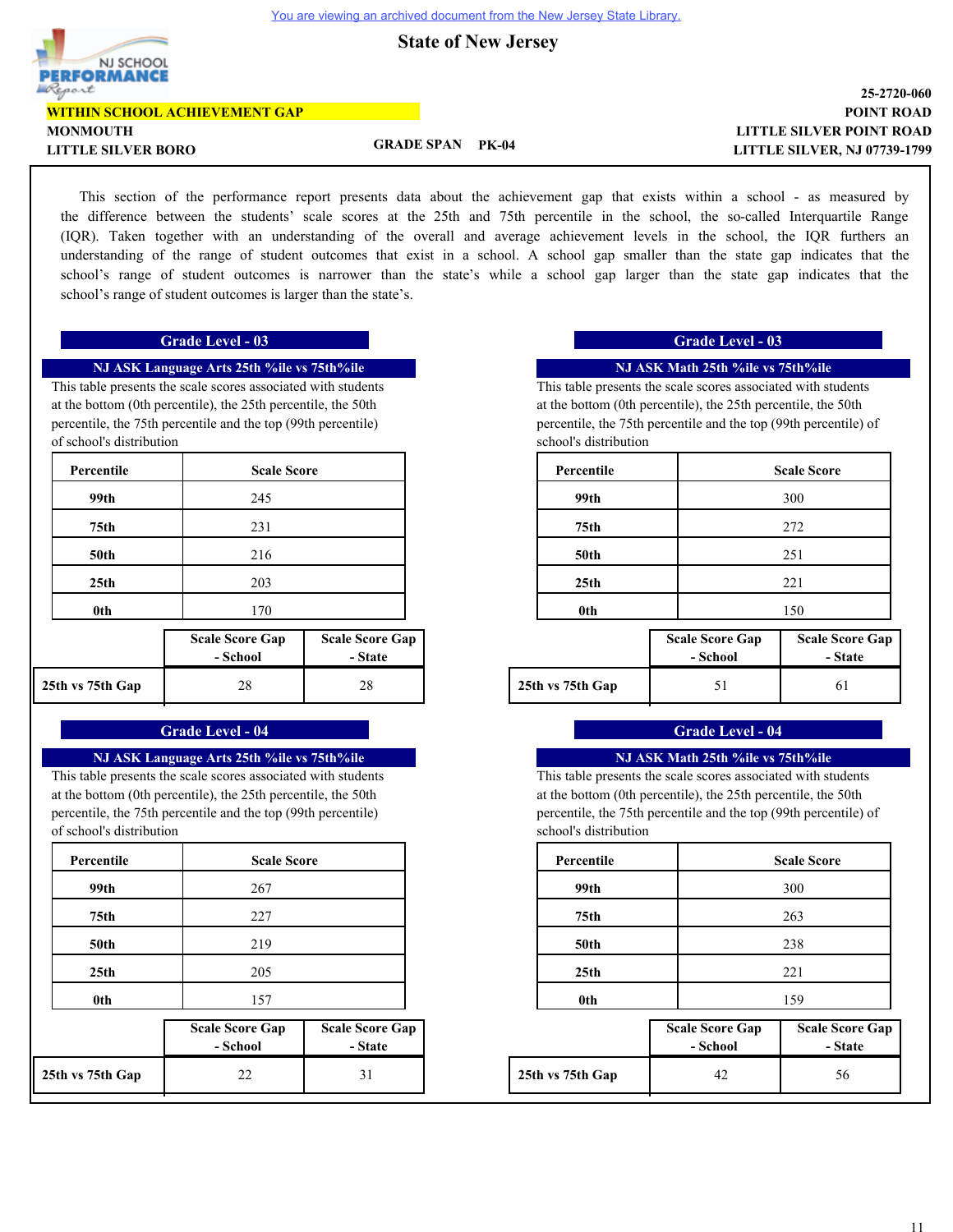

# **MONMOUTH LITTLE SILVER BORO GRADE SPAN PK-04**

# **Length of School Day**

This table presents the amount of time a school is in session for a typical student on a normal school day.

|         | <b>School</b> |  |
|---------|---------------|--|
| 2011-12 | 6 Hrs 30 Mins |  |

# **Student Suspension Rate Student Expulsions**

This table presents the percentage of students who were suspended one or more times during the school year.

**Instructional Time**

This table presents the amount of time that a typical student is engaged in instructional activities under the supervision of a certified teacher.

**LITTLE SILVER POINT ROAD**

**LITTLE SILVER, NJ 07739-1799**

**POINT ROAD 25-2720-060**

| 2011-12            | School             |  |
|--------------------|--------------------|--|
| <b>Full Time</b>   | 5 Hrs 30 Mins.     |  |
| <b>Shared Time</b> | $0$ Hrs. $0$ Mins. |  |

This table presents the number of students who were expelled from the school and district during the school year.

| School  |         | <b>School</b> |
|---------|---------|---------------|
| $0.0\%$ | 2011-12 |               |
|         |         |               |

# **Student to Staff Ratio**

This table presents the count of students per faculty member or administrator in the school. All staff are counted in full-time equivalents.

| 2011-12               | <b>School</b> |  |
|-----------------------|---------------|--|
| <b>Faculty</b>        | 10.6          |  |
| <b>Administrators</b> | 424.0         |  |